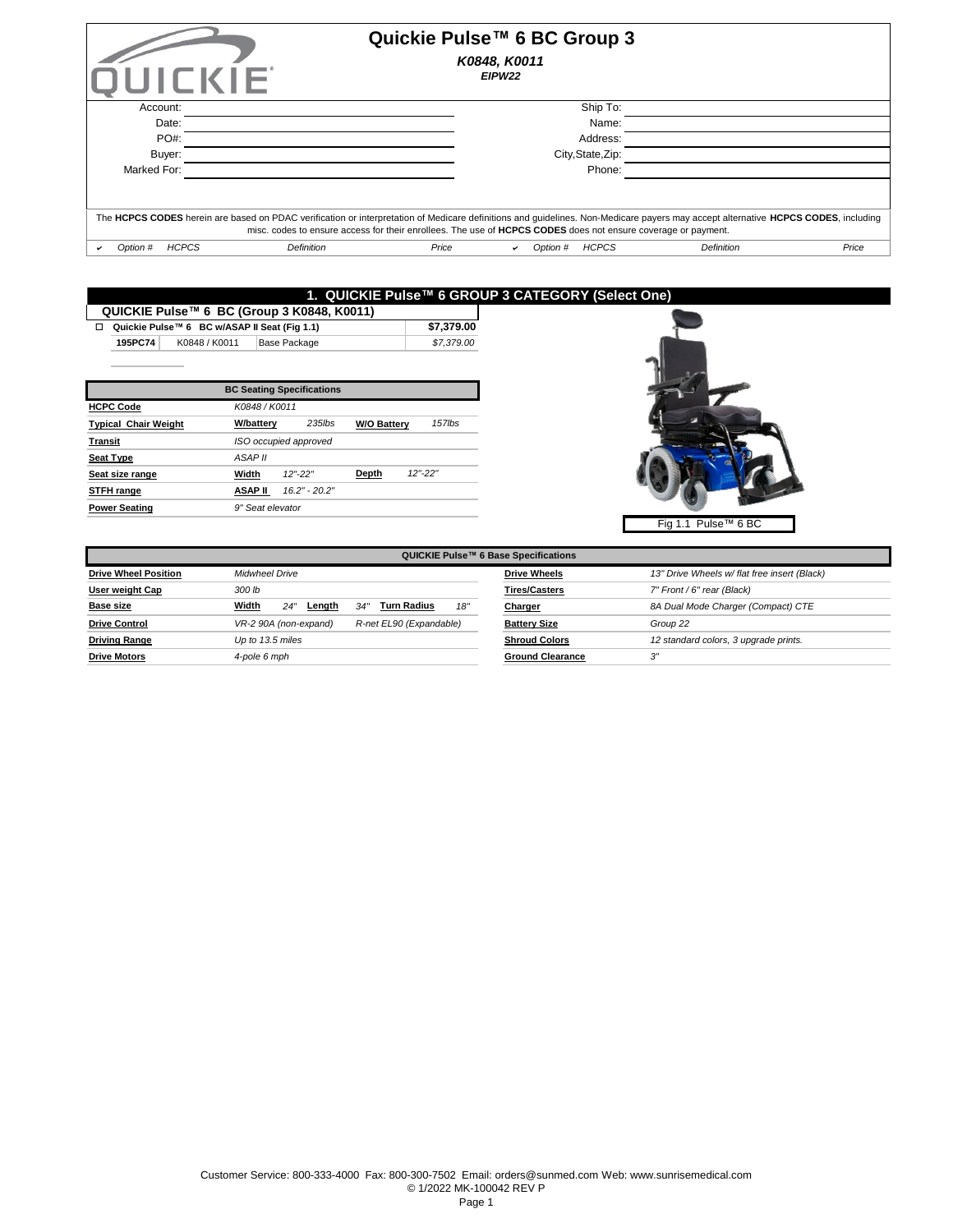| <b>Shroud Color</b> |         |                          |                         |          |   | <b>Ventilator Options</b> |                          |                                                |
|---------------------|---------|--------------------------|-------------------------|----------|---|---------------------------|--------------------------|------------------------------------------------|
| □                   | 195EZ01 | $\blacksquare$           | Candy Apple Red         | N/C      |   |                           |                          | Not available w/ Transit or Power Legs         |
| □                   | 195EZ02 | $\overline{\phantom{a}}$ | <b>High Gloss Black</b> | N/C      | □ | 195VT4                    | E1029                    | <b>Fixed Vent Tray</b>                         |
| □                   | 195EZ03 | $\blacksquare$           | Candy Blue              | N/C      |   |                           |                          | (Pulmonetic LTV Models)                        |
| □                   | 195EZ04 | $\blacksquare$           | Silver                  | N/C      |   |                           |                          |                                                |
| □                   | 195EZ05 | $\overline{\phantom{a}}$ | Copper                  | N/C      |   | <b>Motor Package</b>      |                          |                                                |
| □                   | 195EZ08 | $\blacksquare$           | Green Apple             | N/C      | □ | 195PF88                   | $\overline{\phantom{a}}$ | 300lbs 6mph 4-Pole                             |
| □                   | 195EZ09 | $\blacksquare$           | Yellow                  | N/C      |   |                           |                          |                                                |
| □                   | 195EZ10 | $\overline{\phantom{a}}$ | Pearl Pink              | N/C      |   | <b>Transit Option</b>     |                          |                                                |
| □                   | 195EZ11 | $\overline{\phantom{a}}$ | Candy Purple            | N/C      | Ω | 195TO40                   | ۰                        | <b>Omit Transit</b>                            |
| □                   | 195EZ12 | $\overline{\phantom{a}}$ | <b>Matte Black</b>      | N/C      | □ | 195TO25                   | $\overline{\phantom{a}}$ | <b>ISO Transit Package</b>                     |
| □                   | 195EZ13 | $\overline{\phantom{a}}$ | Midnight Blue           | N/C      |   |                           |                          |                                                |
| □                   | 195EZ15 | $\blacksquare$           | Pearl White             | N/C      |   |                           |                          |                                                |
| □                   | 195EZ06 | $\blacksquare$           | Digital Camo.           | \$553.00 |   |                           |                          |                                                |
| □                   | 195EZ07 | $\overline{\phantom{a}}$ | Woodland Camo.          | \$553.00 |   |                           |                          |                                                |
| □                   | 195EZ14 | $\blacksquare$           | Carbon Fiber Print      | \$553.00 |   |                           |                          | <b>Pre-Set Seat Frame Angle</b>                |
| □                   | 195EZ17 | $\overline{\phantom{a}}$ | Pink Camo               | \$553.00 | □ | 195FA10                   |                          | l0°                                            |
| □                   | 195EZ18 | $\overline{\phantom{a}}$ | <b>Grunge Skulls</b>    | \$553.00 | □ | 195FA3                    | $\overline{\phantom{a}}$ | $3^{\circ}$<br>NA with +3" or +4" STFH or lift |
| □                   | 195EZ16 | $\overline{\phantom{a}}$ | American Flag           | \$553.00 | □ | 195FA4                    | $\overline{\phantom{a}}$ | NA with +3" or +4" STFH or Lift<br>$6^\circ$   |

| <b>Ventilator Options</b>              |       |                                                   |          |  |  |  |  |  |  |
|----------------------------------------|-------|---------------------------------------------------|----------|--|--|--|--|--|--|
| Not available w/ Transit or Power Legs |       |                                                   |          |  |  |  |  |  |  |
| 195VT4                                 | E1029 | <b>Fixed Vent Tray</b><br>(Pulmonetic LTV Models) | \$499.00 |  |  |  |  |  |  |
| <b>Motor Package</b>                   |       |                                                   |          |  |  |  |  |  |  |
|                                        |       |                                                   |          |  |  |  |  |  |  |
| 195PF88                                |       | 300lbs 6mph 4-Pole                                | Std      |  |  |  |  |  |  |
|                                        |       |                                                   |          |  |  |  |  |  |  |
| <b>Transit Option</b>                  |       |                                                   |          |  |  |  |  |  |  |

\$350.00

| <b>Pre-Set Seat Frame Angle</b> |                          |    |                                 |     |  |  |  |  |  |  |
|---------------------------------|--------------------------|----|---------------------------------|-----|--|--|--|--|--|--|
| 195FA10                         |                          | n۰ |                                 | N/C |  |  |  |  |  |  |
| 195FA3                          | $\overline{\phantom{a}}$ | ి  | NA with +3" or +4" STFH or lift | N/C |  |  |  |  |  |  |
| 195FA4                          | $\overline{\phantom{a}}$ | 6° | NA with +3" or +4" STFH or Lift | N/C |  |  |  |  |  |  |

| Drive wheel/tire package |             |  |                                             |     |                                                            | <b>Seat Height</b> |                          |                          |           |
|--------------------------|-------------|--|---------------------------------------------|-----|------------------------------------------------------------|--------------------|--------------------------|--------------------------|-----------|
|                          | 195DW60     |  | Cast Wheel Solid Dual Density Inserts       | Std | (Measured in the front) - Obtain Quote to verify est. STFH |                    |                          |                          |           |
|                          |             |  | <b>Black Knobby Tires and Black Casters</b> |     |                                                            | 195HT44            | $\overline{\phantom{0}}$ | Position "0"             | <b>NC</b> |
|                          |             |  |                                             |     |                                                            | 195HT45            |                          | +1" Seat to Floor Height | <b>NC</b> |
|                          | User weight |  |                                             |     |                                                            | 195HT46            |                          | +2" Seat to Floor Height | <b>NC</b> |
|                          | □ 195WG06   |  | $<$ 150 $lb.$                               | N/C |                                                            | 195HT47            |                          | +3" Seat to Floor Height | <b>NC</b> |
|                          | □ 195WG13   |  | 151-200lb                                   | N/C |                                                            | 195HT48            |                          | +4" Seat to Floor Height | <b>NC</b> |

| <b>STFH Matrix</b>               |                                                                            |       |                                    |       |       |  |  |  |
|----------------------------------|----------------------------------------------------------------------------|-------|------------------------------------|-------|-------|--|--|--|
| <b>Seating Type and</b>          |                                                                            |       | Seat-to-Floor Height at 0 Pre-tilt |       |       |  |  |  |
| <b>Power Option Combinations</b> | Low                                                                        | $+1"$ | $+2"$                              | $+3"$ | $+4"$ |  |  |  |
| No power seating.                | 16"                                                                        | 17"   | 18"                                | 19"   | 20"   |  |  |  |
| Lift only.                       | 18.4"<br>19.4"                                                             |       |                                    |       |       |  |  |  |
|                                  | Adding seat angle will increase STFH by 1" for each<br>incremental change. |       |                                    |       |       |  |  |  |

 $N/C$ 

## **3. BATTERIES and CHARGERS**

| <b>Batteries</b> |                          |                                      |          |
|------------------|--------------------------|--------------------------------------|----------|
| 195AG21          | E2361                    | GP22 Flat Top Batteries Pair w/strap | \$564.00 |
| 195AG05          | $\overline{\phantom{a}}$ | Omit batteries (Includes harness)    | N/C      |

251-300lb N/C

o 195WG14 o 195WG03

 $\Box$  195WG13

195WG06

201-250lb

 **Drive wheel/tire package**

-

-

|  | <b>Battery Charger</b> |                                    |  |
|--|------------------------|------------------------------------|--|
|  | 195BJ19                | 8A Dual Mode Charger (Compact) CTE |  |

#### Customer Service: 800-333-4000 Fax: 800-300-7502 Email: orders@sunmed.com Web: www.sunrisemedical.com © 1/2022 MK-100042 REV Q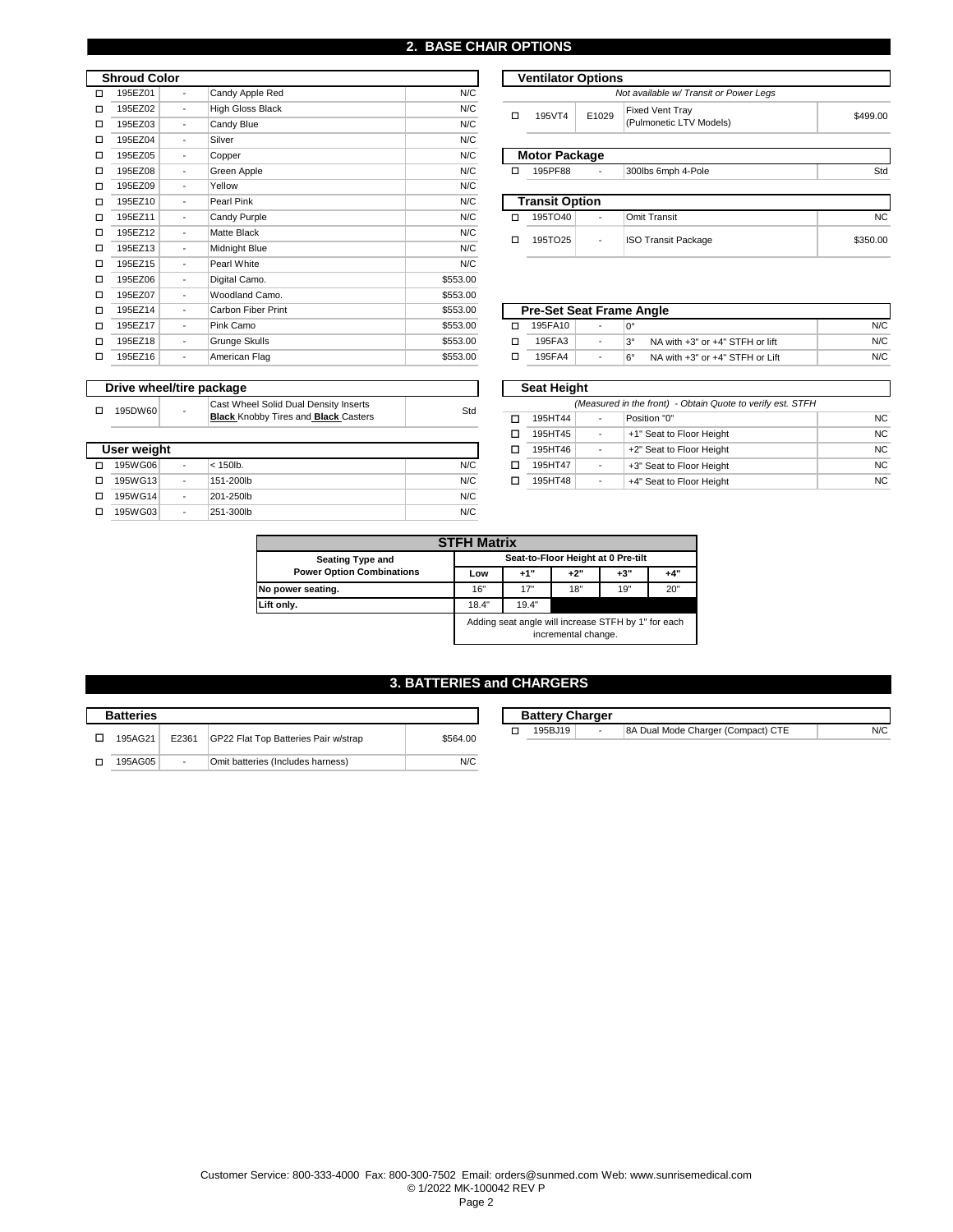## **4. ELECTRONICS**

|   | <b>Drive Control Options</b> |                    | <b>R-net Omni2 and</b>                                                 |            |   |                    |          |
|---|------------------------------|--------------------|------------------------------------------------------------------------|------------|---|--------------------|----------|
|   |                              |                    | <b>Non-Expandable Controllers</b>                                      |            |   |                    | (For     |
| П | 195ER01                      |                    | Non-expandable VR2-90 controller<br>(NA with High Speed Motor package) | N/C        | п | 195ON16            |          |
|   |                              |                    | <b>Expandable Controllers</b>                                          |            |   |                    |          |
| о | 195ER02                      |                    | R-Net Expandable Drive Control Upgrade (90A)                           | \$1,053.00 |   |                    |          |
| п | 195EX01                      | E <sub>2</sub> 377 | Expandable Controller - R-net                                          | \$580.00   | п | 195ON2             | E2351    |
| п | 195EX02                      | E <sub>2</sub> 313 | Harnessing for Expandable Controller                                   | \$473.00   |   |                    |          |
|   |                              |                    |                                                                        |            |   | <b>Omni2 Mount</b> |          |
|   |                              |                    | VR2 Joystick (non-expandable)                                          |            |   |                    | (If used |
| □ | 195J94                       |                    | Non Expandable VR2 Joystick                                            | N/C        | □ | 195DS17            | E1028    |

|                    |       | (For expandable controls, choose all that apply)                                                                                                                                |            |  |  |  |  |  |  |
|--------------------|-------|---------------------------------------------------------------------------------------------------------------------------------------------------------------------------------|------------|--|--|--|--|--|--|
| 1950N16            |       | R-net Omni2 Input Control Module and 3.5"<br>LCD display with built in Infrared, Bluetooth<br>and armrest mount. Choose mount below.<br>(required for Specialty Input Devices.) | \$1.132.00 |  |  |  |  |  |  |
| 1950N2             | E2351 | R-net Output Module (ECM)                                                                                                                                                       | \$1.101.00 |  |  |  |  |  |  |
|                    |       |                                                                                                                                                                                 |            |  |  |  |  |  |  |
| <b>Omni2 Mount</b> |       |                                                                                                                                                                                 |            |  |  |  |  |  |  |

**Drive Control Options R-net Omni2 and Output Options** 

| (If used with Joystick must be mounted opposite side) |       |                                                                |          |  |  |  |  |  |  |  |
|-------------------------------------------------------|-------|----------------------------------------------------------------|----------|--|--|--|--|--|--|--|
| 195DS17                                               | E1028 | Swing Away Left Side Omni2 Mount w/ Rear<br>Mounted Interface  | \$263.00 |  |  |  |  |  |  |  |
| 195DS16                                               | E1028 | Swing Away Right Side Omni2 Mount w/<br>Rear Mounted Interface | \$263.00 |  |  |  |  |  |  |  |

|   | <b>R-net Joystick</b> |                                                                                                              |            |
|---|-----------------------|--------------------------------------------------------------------------------------------------------------|------------|
| п | 195J70                | Std LED Joystick for R-net Ctrls                                                                             | N/C        |
|   | 195J108               | CJSM1: Joystick Standard: w/Stereo Jacks &<br>Color Display                                                  | N/C        |
|   | 195J114               | CJSM2: Joystick Advanced: 3.5" Color<br>Display, Paddle Switches, Shortcut Keys, IR,<br>BT, and Stereo Jack. | \$1.132.00 |
|   | 195J95                | Omit JS. For use with Omni2                                                                                  | N/C        |
|   |                       |                                                                                                              |            |

|   | Joystick Mount (Fixed, Swing Away, Retractable, Mid) |                          |                                        |          |  |  |  |  |  |  |
|---|------------------------------------------------------|--------------------------|----------------------------------------|----------|--|--|--|--|--|--|
|   | 195JM10                                              | $\overline{\phantom{a}}$ | <b>Fixed Mount</b>                     | N/C      |  |  |  |  |  |  |
| п | 195JM11                                              | E1028                    | <b>Swing Away Mount</b>                | \$263.00 |  |  |  |  |  |  |
| п | 195JM15                                              | E1028                    | Retractable Joystick mount w/45° Stops | \$628.00 |  |  |  |  |  |  |
| п | 195JM14                                              | E1028                    | Mid Line Mount                         | \$263.00 |  |  |  |  |  |  |

|                    | <b>Joystick Mount (Location)</b> |        |                  |     |  | Drive or Mode / Profile Control |         |  |                           |  |
|--------------------|----------------------------------|--------|------------------|-----|--|---------------------------------|---------|--|---------------------------|--|
| Height Adiustable. |                                  |        |                  |     |  |                                 | 195SW22 |  | Stereo to 2 Mono Splitter |  |
|                    | 195HM1                           | $\sim$ | Right Side Mount | N/C |  |                                 | 195SW1  |  | Buddy Button Switch       |  |
|                    | 195HM2                           |        | Left Side Mount  | N/C |  |                                 | 195SW4  |  | Micro Light Switch        |  |

| <b>Joystick Handle (Optional)</b> |       | 195SW21            |         |   |         |
|-----------------------------------|-------|--------------------|---------|---|---------|
| 195JH1                            | E2323 | <b>Ball Handle</b> | \$86.00 | □ | 195SW35 |
| 195JH2                            | E2323 | Foam Ball Handle   | \$86.00 |   | 195SW36 |
| 195JH4                            | E2323 | T-Handle           | \$86.00 |   | 195SW37 |
| 195JH6                            | E2323 | Goalpost           | \$86.00 |   | 195SW38 |

| <b>Attendant Control</b> |       |                             |            |  |
|--------------------------|-------|-----------------------------|------------|--|
| 1950A01                  | E2331 | Attendant Control for VR-2  | \$1,101.00 |  |
| 1950A02                  | E2331 | Attendant Control for R-net | \$1,101.00 |  |

| <b>Attendant Mounting location</b> |        |                                    |     |  |  |  |
|------------------------------------|--------|------------------------------------|-----|--|--|--|
|                                    | 195DN1 | Mounting location: Right Back Cane | N/C |  |  |  |
|                                    | 195DN2 | Mounting Location: Left Back Cane  | N/C |  |  |  |

| /stick Mount (Location)<br>Drive or Mode / Profile Control |                    |                         |   |         |                                          |                                            |
|------------------------------------------------------------|--------------------|-------------------------|---|---------|------------------------------------------|--------------------------------------------|
|                                                            | Height Adjustable. |                         | п | 195SW22 | Stereo to 2 Mono Splitter                | \$69.00                                    |
| $\blacksquare$                                             | Right Side Mount   | N/C                     | □ | 195SW1  | <b>Buddy Button Switch</b>               | \$86.00                                    |
| $\sim$                                                     | Left Side Mount    | N/C                     | □ | 195SW4  | Micro Light Switch                       | \$86.00                                    |
|                                                            |                    |                         | о | 195SW24 | Egg Switch-Black                         | \$107.00                                   |
|                                                            |                    |                         | о | 195SW21 | Dual toggle switch and bracket           | \$403.00                                   |
| E2323                                                      | <b>Ball Handle</b> | \$86.00                 | □ | 195SW35 | Switch-It Mini 1 button on Mono plug     | \$215.00                                   |
| E2323                                                      | Foam Ball Handle   | \$86.00                 | □ | 195SW36 | Switch-It Mini 2 button on 2 Mono plugs  | \$215.00                                   |
| E2323                                                      | T-Handle           | \$86.00                 | □ | 195SW37 | Switch-It Mini 2 button on 1 Stereo plug | \$215.00                                   |
| E2323                                                      | Goalpost           | \$86.00                 | □ | 195SW38 | Switch-It Mini 4 button on DB9 connector | \$215.00                                   |
|                                                            |                    | stick Handle (Optional) |   |         |                                          | Switch inputs for R-Net Joysticks or Omni2 |

| \$1,101.00 | <b>Single Switch Mount Bracket</b> |         |                               |          |  |  |  |  |  |  |
|------------|------------------------------------|---------|-------------------------------|----------|--|--|--|--|--|--|
| \$1.101.00 |                                    | 195EM01 | Single Switch Mount Bracket   | \$215.00 |  |  |  |  |  |  |
|            |                                    |         |                               |          |  |  |  |  |  |  |
|            |                                    |         | <b>Electronic Programmers</b> |          |  |  |  |  |  |  |
|            |                                    |         |                               |          |  |  |  |  |  |  |

R-net PC Programmer with Dongle

\$445.00

| Customer Service: 800-333-4000 Fax: 800-300-7502 Email: orders@sunmed.com Web: www.sunrisemedical.com |                          |  |
|-------------------------------------------------------------------------------------------------------|--------------------------|--|
|                                                                                                       | © 1/2022 MK-100042 REV Q |  |

 $\overline{195PR5}$ 

Page 3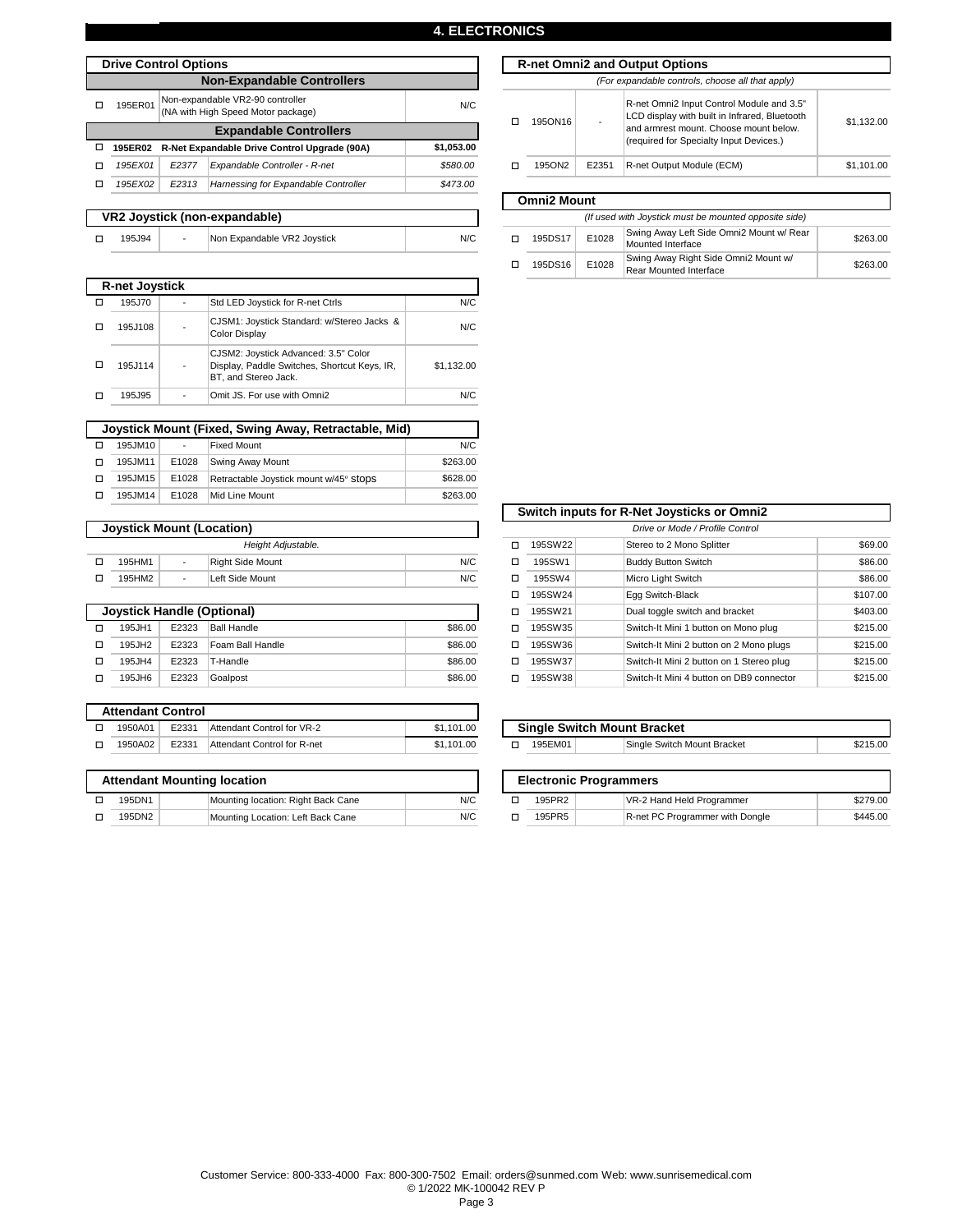|        |                                                                                              |                |                                                                                                            | 5. Specialty Driver Control Options |         |                                                                                       |                                  |                                           |  |
|--------|----------------------------------------------------------------------------------------------|----------------|------------------------------------------------------------------------------------------------------------|-------------------------------------|---------|---------------------------------------------------------------------------------------|----------------------------------|-------------------------------------------|--|
|        |                                                                                              |                | Requires expandable R-net controls and Omni2 unless otherwise noted. Not available with Upholstered backs. |                                     |         |                                                                                       |                                  |                                           |  |
|        |                                                                                              |                |                                                                                                            | 5a. Proportional Control Packages   |         |                                                                                       |                                  |                                           |  |
|        |                                                                                              |                | <b>Head Control Proportional Packages</b>                                                                  |                                     |         |                                                                                       |                                  | <b>Chin Control Proportional Joystick</b> |  |
| $\Box$ | <b>Facial Pads (Adult)</b>                                                                   |                | Switch-It Dual Pro Proportional Head Control with Whitmyer and                                             | \$5.942.00                          | $\Box$  | and Egg Switch Package                                                                |                                  | Switch-It Versa-Guide Chin Control Compa  |  |
|        | 195ID72                                                                                      | E2328          | Switch-It Dual Pro Head Control w/facial pad<br>(Adult)                                                    | \$5,577.00                          |         | 195ID71                                                                               | E2373                            | Switch-It Versa-Guide<br>Joystick         |  |
|        | 195IJ09                                                                                      | E1028          | S/A Boom Mount with Egg Switch Control                                                                     | \$365.00                            |         | 195IM07                                                                               | E1028                            | S/A Mount off backres                     |  |
| $\Box$ |                                                                                              |                | Switch-It Dual Pro Proportional Head Control with Spot Pads                                                |                                     |         | 195IJ04                                                                               | E1028                            | S/A Boom Mount with                       |  |
|        | \$5,942.00<br>Package                                                                        |                |                                                                                                            |                                     | п       | Switch-It Versa-Guide Chin Control Compa<br><b>Proximity Flex Switches Package</b>    |                                  |                                           |  |
|        | 195ID70<br>195IJ09                                                                           | E2328<br>E1028 | Switch-It Dual Pro Head Control w/Spot pads<br>S/A Boom Mount with Egg Switch Control                      | \$5,577.00<br>\$365.00              |         | 195ID71                                                                               | E2373                            | Switch-It Versa-Guide<br>Joystick         |  |
|        |                                                                                              |                | <b>Hand Control Proportional Joystick Packages</b>                                                         |                                     |         | 195IM08                                                                               | K0108                            | Dual Flex Proximity Sy<br>force)          |  |
|        |                                                                                              |                | Switch-It Versa-Guide Compact Joystick Midline with Gatlin                                                 |                                     |         | 195IM07                                                                               | E1028                            | S/A Mount off backres                     |  |
| о      | Package                                                                                      |                |                                                                                                            | \$2,034.00                          |         | Switch-It Versa-Guide Bib Chin Control Co                                             |                                  |                                           |  |
|        | 195ID71                                                                                      | E2373          | Switch-It Versa-Guide Compact Proportional<br>Joystick                                                     | \$1,771.00                          | о       | Proximity Flex switches Package Std 6"                                                |                                  |                                           |  |
|        | 195IJ07                                                                                      | E1028          | S/A Gatlin Mount                                                                                           | \$263.00                            |         | 195ID71                                                                               | E2373                            | Switch-It Versa-Guide<br>Joystick         |  |
| $\Box$ | Switch-It Versa-Guide Compact Joystick Midline and prox flex<br>switches with Gatlin Package |                | \$2,599.00                                                                                                 |                                     | 195IM08 | K0108                                                                                 | Dual Flex Proximity Sy<br>force) |                                           |  |
|        | 195ID71                                                                                      | E2373          | Switch-It Versa-Guide Compact Proportional                                                                 |                                     |         | 195IM05                                                                               | K0108                            | <b>Bib mount Small</b>                    |  |
|        |                                                                                              |                | Joystick                                                                                                   | \$1,771.00                          | □       | Switch-It Versa-Guide Bib Chin Control Co<br>Proximity Flex Switches Package Large 8" |                                  |                                           |  |
|        | 195IM08                                                                                      | K0108          | Dual Flex Proximity Switches (requires no<br>force)                                                        | \$564.00                            |         |                                                                                       |                                  | Switch-It Versa-Guide                     |  |

o **Switch-It Micro-Pilot Joystick with SpaceDisc Package \$3,875.00**

195ID62 | E2312 | Micro-Pilot Proportional Joystick

E1028 S/A Gatlin Mount

195IJ08 K0108 S/A SpaceDisc mount

**Switch-It Micro-Guide Joystick with SpaceDisc Package \$3,875.00**

195IJ08 K0108 S/A SpaceDisc mount *\$660.00*

195ID63 E2312 Micro-Guide Proportional Joystick *\$3,215.00*

195IJ07

o

| portional Head Control with Whitmyer and                 | \$5,942.00               | □ | and Egg Switch Package      |                | Switch-It Versa-Guide Chin Control Compact Joystick                                                      | \$2,411.00             |
|----------------------------------------------------------|--------------------------|---|-----------------------------|----------------|----------------------------------------------------------------------------------------------------------|------------------------|
| Switch-It Dual Pro Head Control w/facial pad<br>(Adult)  | \$5,577.00               |   | 195ID71                     | E2373          | Switch-It Versa-Guide Compact Proportional<br>Joystick                                                   | \$1,771.00             |
| S/A Boom Mount with Egg Switch Control                   | \$365.00                 |   | 195IM07                     | E1028          | S/A Mount off backrest                                                                                   | \$275.00               |
| portional Head Control with Spot Pads                    | \$5,942.00               |   | 195IJ04                     | E1028          | S/A Boom Mount with egg switch                                                                           | \$365.00               |
| Switch-It Dual Pro Head Control w/Spot pads              | \$5,577.00               | □ |                             |                | Switch-It Versa-Guide Chin Control Compact Joystick and<br><b>Proximity Flex Switches Package</b>        | \$2,610.00             |
| S/A Boom Mount with Egg Switch Control                   | \$365.00                 |   | 195ID71                     | E2373          | Switch-It Versa-Guide Compact Proportional<br>Joystick                                                   | \$1,771.00             |
|                                                          |                          |   | 195IM08                     | K0108          | Dual Flex Proximity Switches (requires no                                                                | \$564.00               |
| ortional Joystick Packages                               |                          |   |                             |                | force)                                                                                                   |                        |
| <b>Compact Joystick Midline with Gatlin</b>              | \$2,034.00               |   | 195IM07                     | E1028          | S/A Mount off backrest<br>Switch-It Versa-Guide Bib Chin Control Compact Joystick with                   | \$275.00               |
| Switch-It Versa-Guide Compact Proportional<br>Joystick   | \$1,771.00               | □ |                             |                | Proximity Flex switches Package Std 6"                                                                   | \$2,995.00             |
| S/A Gatlin Mount                                         | \$263.00                 |   | 195ID71                     | E2373          | Switch-It Versa-Guide Compact Proportional<br>Joystick                                                   | \$1,771.00             |
| <b>Compact Joystick Midline and prox flex</b><br>'ackage | \$2,599.00               |   | 195IM08                     | K0108          | Dual Flex Proximity Switches (requires no<br>force)                                                      | \$564.00               |
| Switch-It Versa-Guide Compact Proportional               |                          |   | 195IM05                     | K0108          | <b>Bib mount Small</b>                                                                                   | \$660.00               |
| Joystick<br>Dual Flex Proximity Switches (requires no    | \$1,771.00               | □ |                             |                | Switch-It Versa-Guide Bib Chin Control Compact Joystick with<br>Proximity Flex Switches Package Large 8" | \$2,995.00             |
| force)                                                   | \$564.00                 |   |                             |                | Switch-It Versa-Guide Compact Proportional                                                               |                        |
| S/A Gatlin Mount                                         | \$263.00                 |   | 195ID71                     | E2373          | Joystick                                                                                                 | \$1,771.00             |
| oystick with                                             | \$3,875.00               |   | 195IM08                     | K0108          | Dual Flex Proximity Switches (requires no<br>force)                                                      | \$564.00               |
| Micro-Pilot Proportional Joystick                        | \$3,215.00               |   | 195IM06                     | K0108          | Bib mount Large                                                                                          | \$660.00               |
| S/A SpaceDisc mount<br>Joystick with                     | \$660.00                 | □ | Egg Switch Package Std 6"   |                | Switch-It Versa-Guide Bib Chin Control Compact Joystick with                                             | \$2,796.00             |
| Micro-Guide Proportional Joystick                        | \$3,875.00<br>\$3,215.00 |   | 195ID71                     | E2373          | Switch-It Versa-Guide Compact Proportional<br>Joystick                                                   | \$1,771.00             |
| S/A SpaceDisc mount                                      | \$660.00                 |   | 195IM05                     | K0108          | <b>Bib mount Small</b>                                                                                   | \$660.00               |
|                                                          |                          |   | 195IJ04                     | E1028          | SA Boom Mount with egg switch                                                                            | \$365.00               |
|                                                          |                          | □ | Egg Switch Package Large 8" |                | Switch-It Versa-Guide Bib Chin Control Compact Joystick with                                             | \$2,796.00             |
|                                                          |                          |   | 195ID71                     | E2373          | Switch-It Versa-Guide Compact Proportional<br>Joystick                                                   | \$1,771.00             |
|                                                          |                          |   | 195IM06                     | K0108          | Bib mount Large                                                                                          | \$660.00               |
|                                                          |                          |   | 195IJ04                     | E1028          | S/A Boom Mount with egg switch                                                                           | \$365.00               |
|                                                          |                          | □ | Std 6"                      |                | Switch-It Micro-Pilot Bib Chin Control with Egg Switch Package                                           | \$4,241.00             |
|                                                          |                          |   | 195ID62                     | E2312          | Micro-Pilot Proportional Joystick                                                                        | \$3,055.00             |
|                                                          |                          |   | 195IM05                     | K0108          | <b>Bib mount Small</b>                                                                                   | \$660.00               |
|                                                          |                          |   | 195IJ04                     | E1028          | S/A Boom Mount with egg switch                                                                           | \$365.00               |
|                                                          |                          | □ | Large 8"                    |                | Switch-It Micro-Pilot Bib Chin Control with Egg Switch Package                                           | \$4,241.00             |
|                                                          |                          |   | 195ID62                     | E2312          | Micro-Pilot Proportional Joystick                                                                        | \$3,215.00             |
|                                                          |                          |   | 195IM06                     | K0108          | Bib mount Large                                                                                          | \$660.00               |
|                                                          |                          | Ω | 195IJ04                     | E1028          | S/A Boom Mount with egg switch<br>Switch-It Micro-Guide Bib Chin Control with Egg Switch                 | \$365.00<br>\$4,241.00 |
|                                                          |                          |   | Package Std 6"              |                |                                                                                                          |                        |
|                                                          |                          |   | 195ID63<br>195IM05          | E2312<br>K0108 | Micro-Guide Proportional Joystick<br><b>Bib mount Small</b>                                              | \$3,215.00<br>\$660.00 |
|                                                          |                          |   | 195IJ04                     | E1028          | S/A Boom Mount with egg switch                                                                           | \$365.00               |
|                                                          |                          | □ | Package Large 8"            |                | Switch-It Micro-Guide Bib Chin Control with Egg Switch                                                   | \$4,241.00             |
|                                                          |                          |   | 195ID63                     | E2312          | Micro-Guide Proportional Joystick                                                                        | \$3,215.00             |
|                                                          |                          |   | 195IM06                     | K0108          | Bib mount Large                                                                                          | \$660.00               |
|                                                          |                          |   | 195IJ04                     | E1028          | S/A Boom Mount with egg switch                                                                           | \$365.00               |
|                                                          |                          |   |                             |                |                                                                                                          |                        |

**Chin Control Proportional Joystick Packages** 

**Control Options**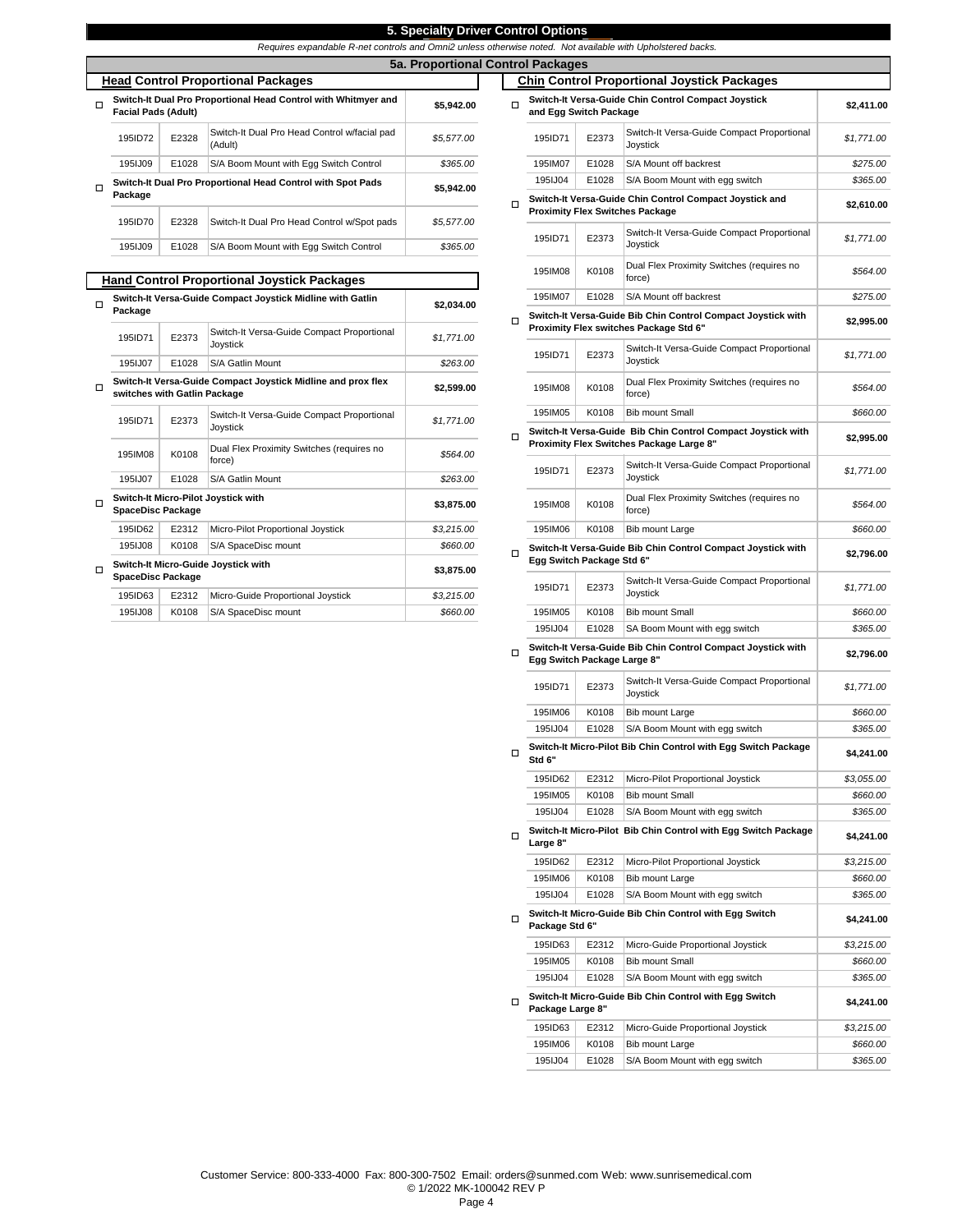## **5. Specialty Driver Control Options (cont.)**

o 195HE80 o 195HE81

**5b. Switch Control** 

|   |                                                            |                                                                   |                                                       | Requires Headrest and/or Headrest Mount |                            |                              |       |         |
|---|------------------------------------------------------------|-------------------------------------------------------------------|-------------------------------------------------------|-----------------------------------------|----------------------------|------------------------------|-------|---------|
|   | 3 Switch Proximity Head Arrays Choose headrest mount below |                                                                   |                                                       | Sip N Puff Package Ch                   |                            |                              |       |         |
| □ |                                                            | \$4,869,00<br>Switch-It Head Array Package 3 Switch Curved (Long) |                                                       | □                                       | Quickie Sip n' Puff System |                              |       |         |
|   | 1951113                                                    | E2330                                                             | Switch-It Proximity Head Array Long                   | \$4,504.00                              |                            | 195ID34                      | E2325 | Sip N   |
|   | 1951.J09                                                   | E1028                                                             | S/A Boom Mount with Egg Switch Control                | \$365.00                                |                            | 195 IH1                      | E2326 | Sip r   |
| □ |                                                            |                                                                   | Switch-It Head Array Package 3 switch curved (Stubby) | \$4,869,00                              |                            | 195IJ10                      | E1028 | $S/A$ E |
|   | 1951114                                                    | E2330                                                             | Switch-It Proximity Head Array Stubby                 | \$4,504.00                              |                            |                              |       |         |
|   | 1951.J09                                                   | E1028                                                             | S/A Boom Mount with Egg Switch Control                | \$365.00                                |                            | <b>Headrest Mount for Sp</b> |       |         |

|       |                                                        | Requires Headrest and/or Headrest Mount |   |                            |       |                                                       |            |
|-------|--------------------------------------------------------|-----------------------------------------|---|----------------------------|-------|-------------------------------------------------------|------------|
|       | <b>Eximity Head Arrays</b> Choose headrest mount below |                                         |   |                            |       | Sip N Puff Package Choose headrest and HR mount below |            |
|       | d Array Package 3 Switch Curved (Long)                 | \$4,869.00                              | ◻ | Quickie Sip n' Puff System |       |                                                       | \$2,341.00 |
| E2330 | Switch-It Proximity Head Array Long                    | \$4,504.00                              |   | 195ID34                    | E2325 | Sip N' Puff Kit                                       | \$1,572.00 |
| E1028 | S/A Boom Mount with Egg Switch Control                 | \$365.00                                |   | 195 H1                     | E2326 | Sip n' Puff Tubing and SA Hardware                    | \$403.00   |
|       | d Array Package 3 switch curved (Stubby)               | \$4,869.00                              |   | 195IJ10                    | E1028 | S/A Boom Mount with egg switch                        | \$365.00   |
| E2330 | Switch-It Proximity Head Array Stubby                  | \$4,504.00                              |   |                            |       |                                                       |            |
| E1028 | S/A Boom Mount with Egg Switch Control                 | \$365.00                                |   |                            |       | <b>Headrest Mount for Specialty Controls</b>          |            |
|       |                                                        |                                         | □ | 195MH12                    | E1028 | Axys Mount & Bracket for Specialty Controls           | \$247.00   |
|       |                                                        |                                         | □ | 195MH13                    | E1028 | Cobra Mount & Bracket for Specialty Controls          | \$312.00   |
|       |                                                        |                                         | □ | 195MH14                    | E1028 | Linx Mount & Bracket for Specialty Controls           | \$247.00   |
|       |                                                        |                                         |   |                            |       |                                                       |            |
|       |                                                        |                                         |   |                            |       | <b>Headrest Pad for Specialty controls</b>            |            |
|       |                                                        |                                         | □ | 195HE79                    | E0955 | Plush Pad 8" for Specialty controls                   | \$247.00   |

|   | 5 Switch Proximity Head Array (No Egg Switch Needed)<br>Choose "Headrest Mount for Special Controls" |            |                                                                            |            |  |  |  |  |
|---|------------------------------------------------------------------------------------------------------|------------|----------------------------------------------------------------------------|------------|--|--|--|--|
| □ | 1951104                                                                                              | \$4,611.00 |                                                                            |            |  |  |  |  |
|   |                                                                                                      |            |                                                                            |            |  |  |  |  |
|   | <b>Multiple Switches</b>                                                                             |            |                                                                            |            |  |  |  |  |
|   | 195SW31                                                                                              |            | Switch-It 3 Naked proximity switches on DB9<br>connector. (requires Omni2) | \$2,872.00 |  |  |  |  |
| п | 195SW32                                                                                              |            | Switch-It 4 Naked proximity switches on DB9<br>connector. (requires Omni2) | \$3,532.00 |  |  |  |  |
| п | 195SW33                                                                                              |            | Switch-It 5 Naked proximity switches on DB9<br>connector. (requires Omni2) | \$3,977.00 |  |  |  |  |
| п | 195SW23                                                                                              |            | 4-way toggle switch button DB9 Connector.<br>Includes bracket              | \$590.00   |  |  |  |  |

| Switch-It Head Arrav 5 switch flat          | \$4,611,00 | Extra Swing Away Head Boom Egg Switch and Mount |       |                                        |          |
|---------------------------------------------|------------|-------------------------------------------------|-------|----------------------------------------|----------|
|                                             |            | 195IJ05                                         | E1028 | Extra SA Boom Mount with egg switch #1 | \$365.00 |
|                                             |            | 195IJ06                                         | E1029 | Extra SA Boom Mount with egg switch #2 | \$365.00 |
| Switch-It 3 Naked proximity switches on DR9 |            |                                                 |       |                                        |          |

E0955 Plush Pad 10" for Specialty controls

E0955 Plush Pad 14" for Specialty controls

\$247.00

\$247.00

|   | <b>Single Switches</b> |                                      |          |
|---|------------------------|--------------------------------------|----------|
| п | 195IB01                | <b>Ribbon Switch</b>                 | \$107.00 |
| п | 195IB02                | <b>Buddy Button Switch</b>           | \$86.00  |
| п | 195IB03                | Disc Switch                          | \$177.00 |
| □ | 195IB04                | Wobble Switch                        | \$553.00 |
| п | 195IB05                | Micro Light Switch                   | \$86.00  |
| п | 195IB06                | Egg Switch-Black                     | \$107.00 |
|   | 195IB07                | Switch-It Mini 1 button on Mono plug | \$215.00 |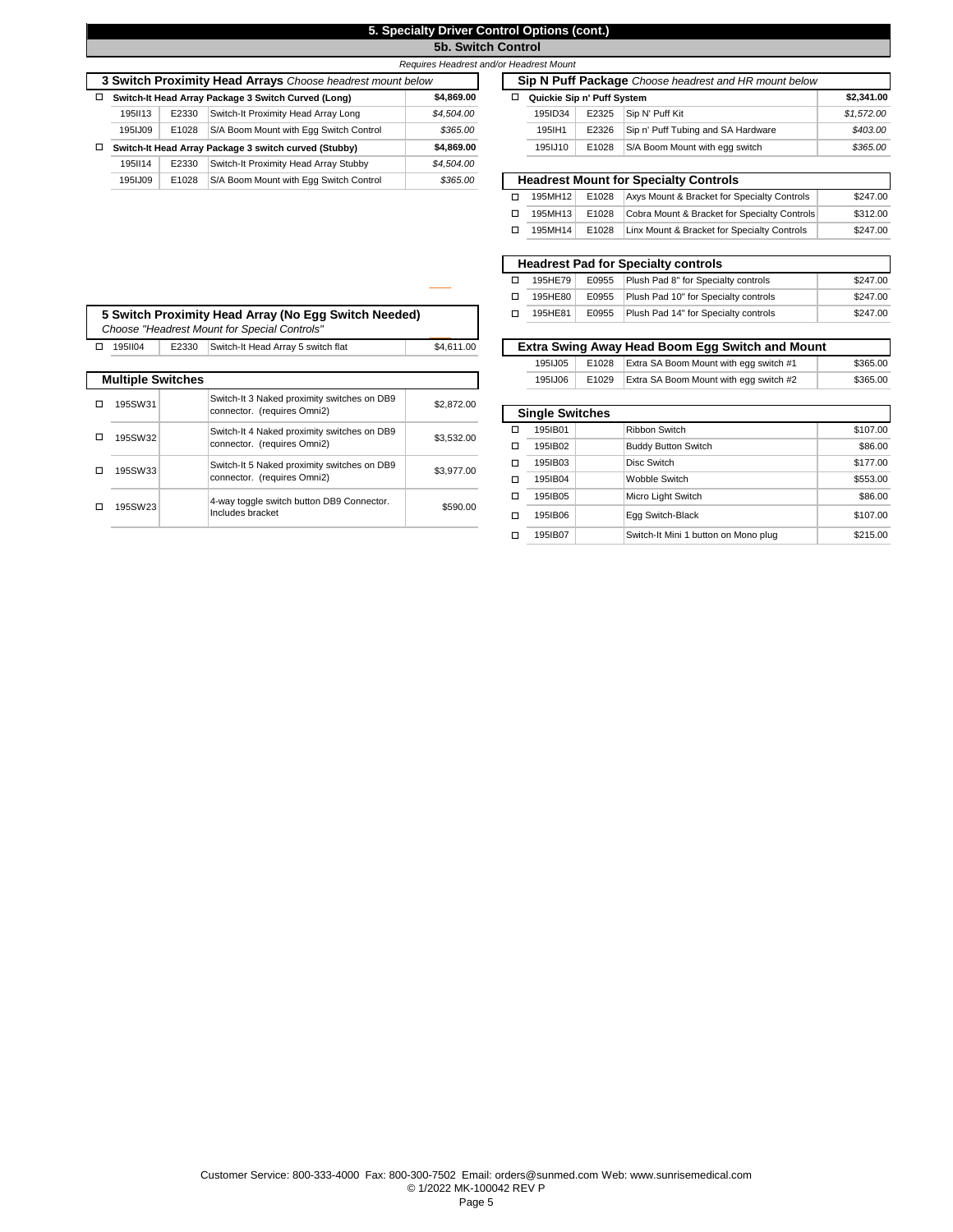### **6. SEAT TYPE**

N/C

|         |                          | Quickie A.S.A.P II                          |  |
|---------|--------------------------|---------------------------------------------|--|
| 195ST56 | $\overline{\phantom{a}}$ | (Adjustable Seating and Positioning) Choose |  |
|         |                          | Seat Frame Size Platform.                   |  |

**Frame size**

|   | (each frame is width and depth adjustable within given range.) |                          |                               |     |  |  |  |
|---|----------------------------------------------------------------|--------------------------|-------------------------------|-----|--|--|--|
| п | 195FU17                                                        | $\overline{\phantom{a}}$ | Adjustable 12x12 to 16X19 (A) | N/C |  |  |  |
| п | 195FU18                                                        | $\overline{\phantom{a}}$ | Adjustable 16x12 to 20x20 (B) | N/C |  |  |  |
| п | 195FU19                                                        | $\overline{\phantom{a}}$ | Adjustable 18x16 to 22x22 (C) | N/C |  |  |  |

## **7. SEAT SIZE**

**Seat Size Matrix.** *Seat type is chosen in section 5.* 

- **A = Seat Frame Adjustable from 12x12 to 16X19**
- **B = Seat Frame Adjustable from 16X12 to 20X20**
- **C = Seat Frame Adjustable from 18X16 to 22X22**

|       |     |     | <b>Seat Width</b> |     |     |      |     |     |     |     |     |
|-------|-----|-----|-------------------|-----|-----|------|-----|-----|-----|-----|-----|
|       |     | 12" | 13"               | 14" | 15" | 16"  | 17" | 18" | 19" | 20" | 22" |
|       | 12" | А   | А                 | А   | A   | A,B  | в   | в   | в   | в   |     |
|       | 13" | А   | А                 | А   | А   | A,B  | в   | в   | в   | в   |     |
|       | 14" | А   | А                 | А   | A   | A,B  | в   | в   | в   | в   |     |
|       | 15" | А   | А                 | А   | A   | A,B  | B   | в   | в   | B   |     |
| Depth | 16" | А   | А                 | А   | А   | A,B  | в   | B,C | B,C | B,C | C   |
|       | 17" | А   | А                 | А   | А   | A,B  | B   | B,C | B,C | B,C | C   |
| Seat  | 18" | А   | А                 | А   | А   | A, B | в   | B,C | B,C | B,C | C   |
|       | 19" | А   | А                 | А   | A   | A,B  | в   | B,C | B,C | B,C | C   |
|       | 20" |     |                   |     |     | в    | B   | B,C | B,C | B,C | C   |
|       | 21" |     |                   |     |     |      |     | С   | C   | C   | С   |
|       | 22" |     |                   |     |     |      |     | C   | c   | С   | С   |

|   | <b>Seat Width</b> |     |            |     |   | <b>Seat Depth</b> |     |            |     |
|---|-------------------|-----|------------|-----|---|-------------------|-----|------------|-----|
| □ | 195R21            | 12" | Seat width | N/C | □ | 195RF20           | 12" | Seat depth | N/C |
| □ | 195R22            | 13" | Seat width | N/C |   | 195RF21           | 13" | Seat depth | N/C |
| □ | 195R23            | 14" | Seat width | N/C |   | 195RF22           | 14" | Seat depth | N/C |
| □ | 195R24            | 15" | Seat width | N/C |   | 195RF23           | 15" | Seat depth | N/C |
| □ | 195R5             | 16" | Seat width | N/C |   | 195RF5            | 16" | Seat depth | N/C |
| □ | 195R6             | 17" | Seat width | N/C |   | 195RF6            | 17" | Seat depth | N/C |
| □ | 195R7             | 18" | Seat width | N/C |   | 195RF7            | 18" | Seat depth | N/C |
| □ | 195R8             | 19" | Seat width | N/C |   | 195RF8            | 19" | Seat depth | N/C |
| □ | 195R9             | 20" | Seat width | N/C |   | 195RF24           | 20" | Seat depth | N/C |
| □ | 195R25            | 22" | Seat width | N/C | □ | 195RF25           | 21" | Seat depth | N/C |
|   |                   |     |            |     |   | 195RF26           | 22" | Seat depth | N/C |

| N/C |   | 195RF25 |         |
|-----|---|---------|---------|
|     | п | 195RF26 | ייכ״כי⊪ |

## **8. SEAT CUSHIONS**

| <b>JAY Cushion Bundling</b> |                |                                                              |     |  |  |  |
|-----------------------------|----------------|--------------------------------------------------------------|-----|--|--|--|
| 195JC14                     | $\overline{a}$ | JAY Cushion On Chair Order<br>Choose Cushion in section 17c. | NC. |  |  |  |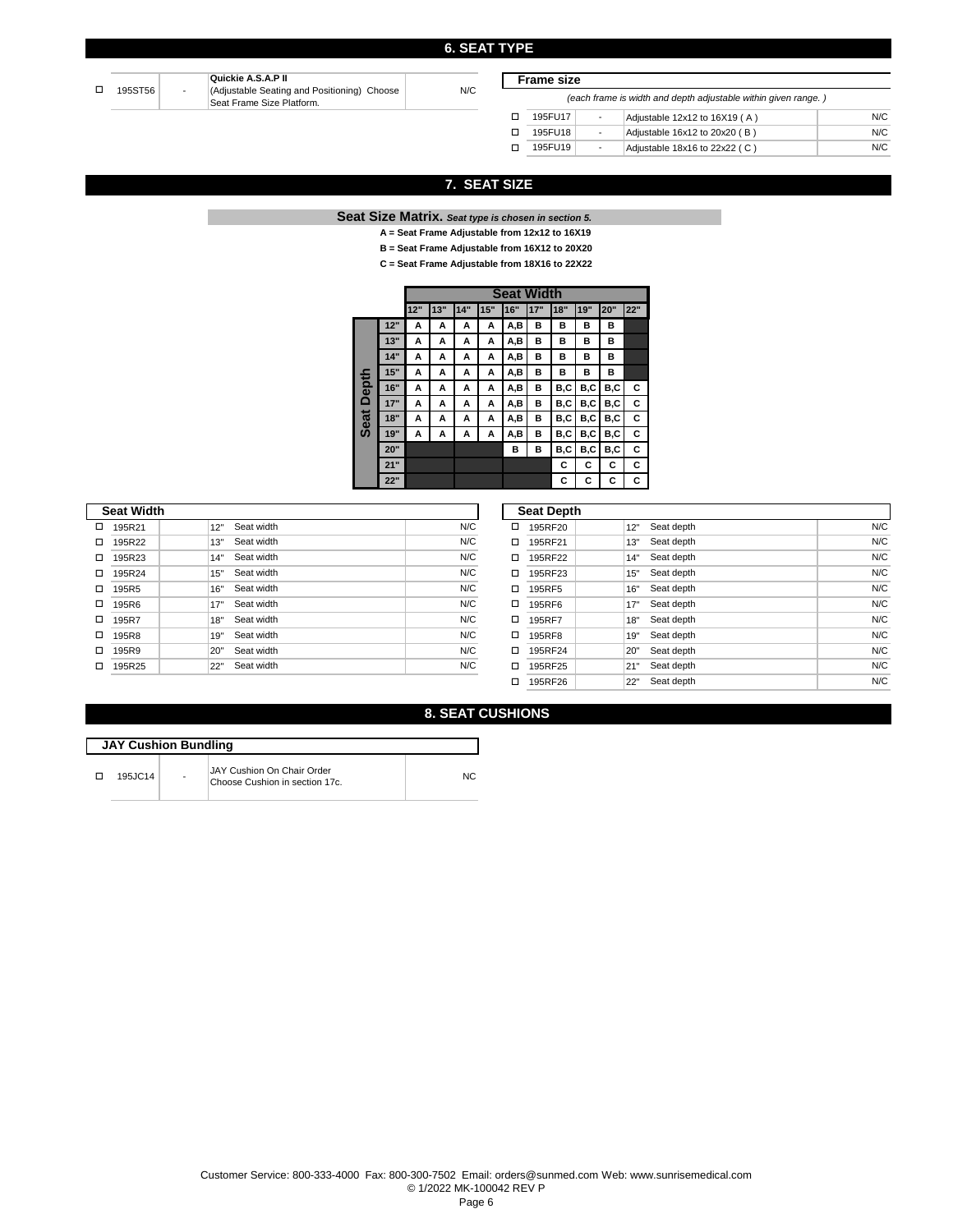### **9. POWERED SEATING**

#### **Powered Seat Elevator- 9" Travel**

o 195PA8 | E2300 Power Seat Elevate (adds 3" to STFH) \$2,684.00

## **Power Seating Control**

## **Powered Seating Switch Control Method**

*(For use with power seating actuators. Switch activation is stand-alone and does not require expandable or thru-drive electronics.* 

|   | <b>Single Actuator Switch Control (Lift)</b> |   |                                                           |     |  |  |  |  |
|---|----------------------------------------------|---|-----------------------------------------------------------|-----|--|--|--|--|
| п | 195EO10                                      | - | Switch Control 1 actuator with<br>Dual Toggle             | N/C |  |  |  |  |
| п | 195EO11                                      |   | Switch Control 1 actuator with<br><b>Buddy Button</b>     | N/C |  |  |  |  |
|   | 195EO19                                      |   | Switch Control 1 actuator with<br>Switch-It Mini 1 button | N/C |  |  |  |  |
|   | 195EO20                                      |   | Switch Control 1 actuator with<br>Switch-It Mini 2 button | N/C |  |  |  |  |
|   |                                              |   |                                                           |     |  |  |  |  |

## **2-3 Actuator Switch Control (Legs only)**

| 195EO21 | Switch Control 2-3 actuator with<br>Dual Toggle             | \$537.00 |
|---------|-------------------------------------------------------------|----------|
| 195EO12 | Switch Control 2-3 actuator with<br>4-way toggle            | \$805.00 |
| 195EO23 | Switch Control 2-3 actuator with<br>Switch-It Mini 2 button | \$537.00 |
| 195EO22 | Switch Control 2-3 actuator with<br>Switch-It Mini 4 button | \$537.00 |

| <b>Switch Mount</b> |  |                                               |     |  |         | Ctrl+5 Switch Type |                 |
|---------------------|--|-----------------------------------------------|-----|--|---------|--------------------|-----------------|
|                     |  | (for use with switch control powered seating) |     |  | 195EY03 | -                  | Push buttons    |
| 195EY01             |  | Switch Mount Right                            | N/C |  | 195EY04 | -                  | Toggle switches |
| 195EY02             |  | Switch Mount Left                             | N/C |  |         |                    |                 |

|                                                               |                                          |       |                                                | <b>10. BACKREST AND BACK OPTIONS</b> |   |                       |      |
|---------------------------------------------------------------|------------------------------------------|-------|------------------------------------------------|--------------------------------------|---|-----------------------|------|
|                                                               | <b>Backrest Frame Type</b>               |       |                                                |                                      |   | <b>Back Type (Uph</b> |      |
| □                                                             | 195BT8                                   |       | Angle Adjustable                               | N/C                                  | □ | 195BU1                |      |
| п                                                             | 195BT98                                  | E1225 | Manual Recline 40° (not width adjust.)         | \$473.00                             | □ | 195BU70               | E261 |
|                                                               |                                          |       |                                                |                                      |   |                       |      |
|                                                               |                                          |       | <b>Manual Recline Adjustment Method Option</b> |                                      | п | 195BU71               | E261 |
| Back Height 23". Fits all seat types. NA with Cantilever Arms |                                          |       |                                                |                                      |   |                       |      |
| п                                                             | 195MN01                                  |       | Tool                                           | N/C                                  | п | 195BU76               |      |
| п                                                             | 195MN02                                  |       | Knob (NA with dual post arms.)                 | N/C                                  | п | 195BU77               | E261 |
|                                                               |                                          |       |                                                |                                      | □ | 195BU14               |      |
|                                                               | <b>Angle Adjustable Backrest Options</b> |       |                                                |                                      |   |                       |      |

| - - - - - - -<br>(NA with Manual recline) |                         |          |  |  |  |  |
|-------------------------------------------|-------------------------|----------|--|--|--|--|
| 195OD8                                    | Non-Folding Backrest    | N/C      |  |  |  |  |
| 195OD9                                    | <b>Folding Backrest</b> | \$123.00 |  |  |  |  |

| <b>Back Cane Angle</b> |                                                                             |          |
|------------------------|-----------------------------------------------------------------------------|----------|
| 195BP40                | <b>Straight Back Post</b>                                                   | N/C      |
| 195BP41                | 8° Bend Back Post (Avail. only w/ Uph or J3<br>Back) NA with Manual recline | \$113.00 |

#### □ 195B1 │ Fixed Low (15.5") N/C □ o o Fixed Med (17.5") □ 195B9 │ │Fixed Tall (19.5") N/C □ o o Adjustable Low 14" - 18" o o 195QT03 **Towel Bar Depth** N/C o 195B244 Adjustable High 20" - 26" 195B1 N/C 195B9 N/C N/C Shallow (NA with Upholstery backs.) N/C *(Upholstery Height Measured pan to top of upholstery.)*  195B5 195QT04 **Cane Adjustable height** 195B243 \$113.00 \$113.00 Deep (Ext. 4" from back canes for deep backs)

|                                                   | וט וויט שווי                            |       |                                                                                                          |            |  |  |  |
|---------------------------------------------------|-----------------------------------------|-------|----------------------------------------------------------------------------------------------------------|------------|--|--|--|
| <b>Powered Seating Thru-drive Control Method.</b> |                                         |       |                                                                                                          |            |  |  |  |
|                                                   |                                         |       | <b>Thru-Drive 1 Actuator</b>                                                                             |            |  |  |  |
| □                                                 | 195EO28                                 | E2310 | Thru Drive 1 Actuator (For operating Lift thru<br>Joystick.) Includes Ctrl+5 when ordered with<br>R-net. | \$2,169.00 |  |  |  |
|                                                   | Thru-Drive 2+ Actuator (Requires R-net) |       |                                                                                                          |            |  |  |  |
| п                                                 | 195EO29                                 | E2311 | Thru Drive 2+ Actuators: (For operating<br>power legs) Includes Ctrl+5                                   | \$3.853.00 |  |  |  |

**Assignable Buttons (Requires R-net) Powered Seating Thru-drive Control Options**

"Assignable Button" feature allows for personalization of joystick buttons and/or Ctrl+5 Switches allowing access to various wheelchair and seating functions. When enabled, chair will be pre-programmed with seating functions assigned to buttons on the joystick. Assignments can be changed via PC Dongle.

Enable Assignable buttons  $\Box$  195PM01

**Ctrl+5 Switchbox Options (Requires R-net)**

 Ctrl+5 allows direct control to 5 power seating functions (10 total switches). Switches can also be used with assignable buttons for greater flexibility. Box includes 3-Amp USB port for charging portable devices

N/C

| 195QG01 | $\overline{\phantom{a}}$ | Ctrl+5 Switchbox mounted behind joystick   | N/C        |
|---------|--------------------------|--------------------------------------------|------------|
| 195QG02 | $\overline{\phantom{a}}$ | Ctrl+5 Switchbox mounted opposite joystick | N/C        |
| 195QG03 | $\overline{\phantom{a}}$ | Ctrl+5 Switchbox mounted on back cane      | N/C        |
| 195QG05 | $\overline{\phantom{a}}$ | Omit Ctrl+5                                | $-$500.00$ |
|         |                          |                                            |            |

|                                               |                    |     |  | Ctrl+5 Switch Type |                              |          |
|-----------------------------------------------|--------------------|-----|--|--------------------|------------------------------|----------|
| (for use with switch control powered seating) |                    |     |  | 195EY03            | Push buttons                 | N/C      |
|                                               | Switch Mount Right | N/C |  | 195EY04            | <sup>'</sup> Toggle switches | \$268.00 |

|   | <b>BACK OPTIONS</b>                    |       |                                                                   |           |  |  |  |
|---|----------------------------------------|-------|-------------------------------------------------------------------|-----------|--|--|--|
|   | <b>Back Type (Upholstery or Solid)</b> |       |                                                                   |           |  |  |  |
| п | 195BU1                                 |       | Upholstery (Not avail Adj cane)                                   | N/C       |  |  |  |
| п | 195BU70                                | E2611 | Tension adj Upholstery Ballistic Nylon. w/1"<br>width adjustment. | \$349.00  |  |  |  |
| п | 195BU71                                | E2611 | Tension adj Upholstery 3DX Vented. w/1"<br>width adjustment.      | \$365.00  |  |  |  |
| п | 195BU76                                | ۰     | S.P.O.T. Curved                                                   | N/C       |  |  |  |
| п | 195BU77                                | E2613 | <b>JAY SPO Posterior</b>                                          | \$526.00  |  |  |  |
| п | 195BU14                                | ٠     | Omit Upholstery                                                   | $-$15.00$ |  |  |  |

|   | JAY J3 Option (select Omit above) |                          |                                                                                |     |  |  |  |
|---|-----------------------------------|--------------------------|--------------------------------------------------------------------------------|-----|--|--|--|
| □ | 195JB08                           | $\overline{\phantom{a}}$ | JAY J3 On Chair Order<br>Choose back, headrest, laterals in section<br>17a.b.c | NC. |  |  |  |

|   | Back Height - Required for SPOT Curved and SPO Backs.                    |   |     |     |  |  |  |  |
|---|--------------------------------------------------------------------------|---|-----|-----|--|--|--|--|
|   | (Limited combinations of widths) Measured from pan to top of solid back. |   |     |     |  |  |  |  |
| п | 195B132                                                                  |   | 14" | N/C |  |  |  |  |
| п | 195B36                                                                   |   | 16" | N/C |  |  |  |  |
| п | 195B38                                                                   | - | 18" | N/C |  |  |  |  |
| п | 195B40                                                                   |   | 20" | N/C |  |  |  |  |
|   | 195B42                                                                   |   | 22" | N/C |  |  |  |  |
|   | 195B44                                                                   |   | 24" | N/C |  |  |  |  |
|   | 195B140                                                                  | ۰ | 26" | N/C |  |  |  |  |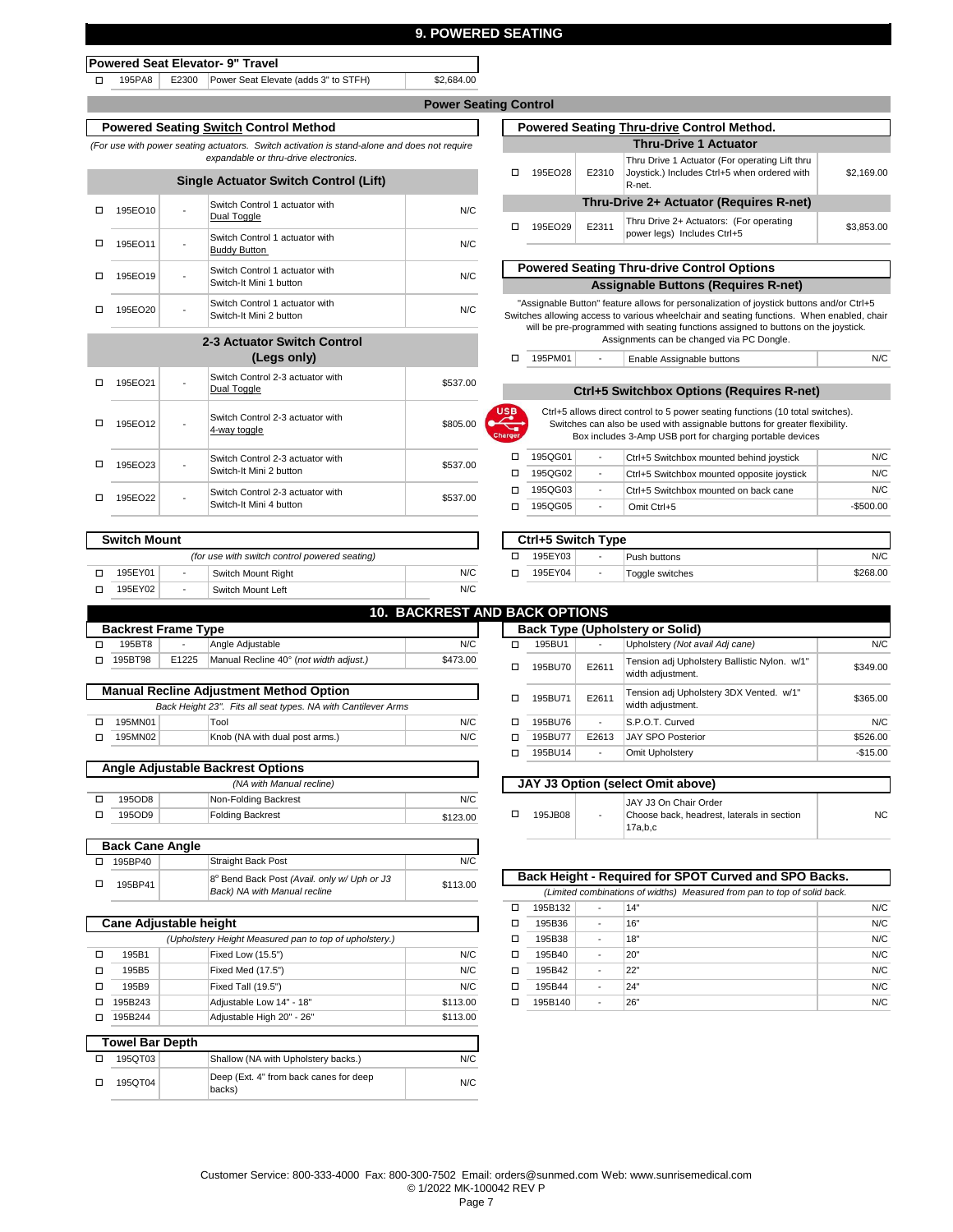#### **11. HEADREST OPTIONS Choose One**

|                                                                                                                                                      |        | E1028<br>Axvs Mount & Bracket<br>Cobra Mount and Bracket<br>E1028 |                        |          |         |       |                            |
|------------------------------------------------------------------------------------------------------------------------------------------------------|--------|-------------------------------------------------------------------|------------------------|----------|---------|-------|----------------------------|
| <b>Whitmver Headrest Mount</b><br><b>Whitmver Headrest Pad</b><br>\$247.00<br>E0955<br>195MH10<br>195HE65<br>\$312.00<br>E0955<br>195MH11<br>195HE66 |        |                                                                   |                        |          |         |       |                            |
|                                                                                                                                                      |        |                                                                   |                        |          |         |       | Plush Head Support Pad 8"  |
|                                                                                                                                                      |        |                                                                   |                        |          |         |       | Plush Head Support Pad 10" |
|                                                                                                                                                      | 195MH1 | E1028                                                             | Linx Mount and Bracket | \$247.00 | 195HE78 | E0955 | Plush Head Support Pad 14" |
|                                                                                                                                                      |        |                                                                   |                        |          | .       | ----- |                            |



| Edül. |                              |       |                                       |          |
|-------|------------------------------|-------|---------------------------------------|----------|
|       | <b>Whitmyer Headrest Pad</b> |       |                                       |          |
| □     | 195HE65                      | E0955 | Plush Head Support Pad 8"             | \$247.00 |
| □     | 195HE66                      | E0955 | Plush Head Support Pad 10"            | \$247.00 |
| □     | 195HE78                      | E0955 | Plush Head Support Pad 14"            | \$247.00 |
| п     | 195HE82                      | E0955 | Adjusta Plush Head Support Pad Narrow | \$247.00 |
| п     | 195HE83                      | E0955 | Adjusta Plush Head Support Pad std    | \$247.00 |
|       |                              |       |                                       |          |



|   |                    |       |                                              | <b>12. POSTURAL SUPPORTS</b> |                                              |         |       |                                                           |  |  |  |
|---|--------------------|-------|----------------------------------------------|------------------------------|----------------------------------------------|---------|-------|-----------------------------------------------------------|--|--|--|
|   |                    |       | <b>LATERAL THORACIC SUPPORT (Swing Away)</b> |                              |                                              |         |       | <b>Swing Away Knee Adductor Supports</b>                  |  |  |  |
|   |                    |       | Available on all Solid Backs.                |                              | Available only with Fixed and Power Center M |         |       |                                                           |  |  |  |
| □ |                    |       | LAT 4X4 S/A MOUNTS W/ 1" OFFSET - PR         | \$864.00                     |                                              |         |       | Not available with Dual Post Arm Rests or 2-point Log     |  |  |  |
|   | 195ZV14            | E0956 | LATERAL 4X4 W/ 1" OFFSET - PAIR              | \$279.00                     |                                              |         |       | Knee Adductor Supports - LEFT (choose Pad and Arm)        |  |  |  |
|   | 195ZS07            | E1028 | LATERAL SWING AWAY MOUNT - PAIR              | \$585.00                     |                                              |         |       | Pad Size                                                  |  |  |  |
| п |                    |       | LAT 4X5 S/A MOUNTS W/ 1" OFFSET - PR         | \$864.00                     | п                                            | 195KB5  | E0956 | Knee Adductor Pad SM- Left                                |  |  |  |
|   | 195ZV15            | E0956 | LATERAL 4X5 W/ 1" OFFSET - PAIR              | \$279.00                     | п                                            | 195KB7  | E0956 | Knee Adductor Pad LG- Left                                |  |  |  |
|   | 195ZS07            | E1028 | LATERAL SWING AWAY MOUNT - PAIR              | \$585.00                     |                                              |         |       | S/A Arm Size                                              |  |  |  |
| п |                    |       | LAT 4X6 S/A MOUNTS W/ 1" OFFSET - PR         | \$864.00                     | п                                            | 195XX04 | E1028 | Swing Away Short - Left                                   |  |  |  |
|   | 195ZV16            | E0956 | LATERAL 4X6 W/ 1" OFFSET - PAIR              | \$279.00                     | п                                            | 195XX06 | E1028 | Swing Away Long - Left                                    |  |  |  |
|   | 195ZS07            | E1028 | LATERAL SWING AWAY MOUNT - PAIR              | \$585.00                     |                                              |         |       | Knee Adductor Supports - RIGHT (choose Pad and Arn        |  |  |  |
| п |                    |       | LAT 6X4 S/A MOUNTS W/ 1" OFFSET - PR         | \$864.00                     |                                              |         |       | Pad Size                                                  |  |  |  |
|   | 195ZV17            | E0956 | LATERAL 6X4 W/ 1" OFFSET - PAIR              | \$279.00                     | о                                            | 195KB6  | E0956 | Knee Adductor Pad SM-Right                                |  |  |  |
|   | 195ZS07            | E1028 | LATERAL SWING AWAY MOUNT - PAIR              | \$585.00                     | п                                            | 195KB8  | E0956 | Knee Adductor Pad LG- Right                               |  |  |  |
| п |                    |       | LAT 6X5 S/A MOUNTS W/ 1" OFFSET - PR         | \$864.00                     |                                              |         |       | S/A Arm Size                                              |  |  |  |
|   | 195ZV18            | E0956 | LATERAL 6X5 W/ 1" OFFSET - PAIR              | \$279.00                     | п                                            | 195XX05 | E1028 | Swing Away Short - Right                                  |  |  |  |
|   | 195ZS07            | E1028 | LATERAL SWING AWAY MOUNT - PAIR              | \$585.00                     | □                                            | 195XX07 | E1028 | Swing Away Long - Right                                   |  |  |  |
| п |                    |       | LAT 6X6 S/A MOUNTS W/ 1" OFFSET - PR         | \$864.00                     |                                              |         |       |                                                           |  |  |  |
|   | 195ZV19            | E0956 | LATERAL 6X6 W/ 1" OFFSET - PAIR              | \$279.00                     |                                              |         |       | Long Thigh Support w/Removable Mount                      |  |  |  |
|   | 195ZS07            | E1028 | LATERAL SWING AWAY MOUNT - PAIR              | \$585.00                     |                                              |         |       | Available with Cantilever Arms, NA with Manual Recline Ba |  |  |  |
|   |                    |       |                                              |                              |                                              |         |       | Cantilever w/2 pt Locking arms.                           |  |  |  |
|   | <b>CHEST STRAP</b> |       |                                              |                              | □                                            |         |       | SPOT Long Thigh Support - Left                            |  |  |  |
| п | 195ZR03            | E0960 | Padded Chest Strap                           | \$247.00                     |                                              | 195TV2  | E0956 | Long Thigh Support - Left                                 |  |  |  |
|   |                    |       |                                              |                              |                                              |         |       |                                                           |  |  |  |

|         |       | TERAL THORACIC SUPPORT (Swing Away) |          |                                                     |         |       | <b>Swing Away Knee Adductor Supports</b>                                  |          |
|---------|-------|-------------------------------------|----------|-----------------------------------------------------|---------|-------|---------------------------------------------------------------------------|----------|
|         |       | Available on all Solid Backs.       |          |                                                     |         |       | Available only with Fixed and Power Center Mount Legrests.                |          |
|         |       | AT 4X4 S/A MOUNTS W/ 1" OFFSET - PR | \$864.00 |                                                     |         |       | Not available with Dual Post Arm Rests or 2-point Locking Cantilever Arms |          |
| 195ZV14 | E0956 | LATERAL 4X4 W/ 1" OFFSET - PAIR     | \$279.00 |                                                     |         |       | Knee Adductor Supports - LEFT (choose Pad and Arm)                        | \$436.00 |
| 195ZS07 | E1028 | LATERAL SWING AWAY MOUNT - PAIR     | \$585.00 |                                                     |         |       | Pad Size                                                                  |          |
|         |       | AT 4X5 S/A MOUNTS W/ 1" OFFSET - PR | \$864.00 | □                                                   | 195KB5  | E0956 | Knee Adductor Pad SM- Left                                                | \$188.00 |
| 195ZV15 | E0956 | LATERAL 4X5 W/ 1" OFFSET - PAIR     | \$279.00 | □                                                   | 195KB7  | E0956 | Knee Adductor Pad LG- Left                                                | \$188.00 |
| 195ZS07 | E1028 | LATERAL SWING AWAY MOUNT - PAIR     | \$585.00 |                                                     |         |       | S/A Arm Size                                                              |          |
|         |       | AT 4X6 S/A MOUNTS W/ 1" OFFSET - PR | \$864.00 | □                                                   | 195XX04 | E1028 | Swing Away Short - Left                                                   | \$247.00 |
| 195ZV16 | E0956 | LATERAL 4X6 W/ 1" OFFSET - PAIR     | \$279.00 | □                                                   | 195XX06 | E1028 | Swing Away Long - Left                                                    | \$247.00 |
| 195ZS07 | E1028 | LATERAL SWING AWAY MOUNT - PAIR     | \$585.00 | Knee Adductor Supports - RIGHT (choose Pad and Arm) |         |       |                                                                           | \$436.00 |
|         |       | AT 6X4 S/A MOUNTS W/ 1" OFFSET - PR | \$864.00 |                                                     |         |       | Pad Size                                                                  |          |
| 195ZV17 | E0956 | LATERAL 6X4 W/ 1" OFFSET - PAIR     | \$279.00 | □                                                   | 195KB6  | E0956 | Knee Adductor Pad SM-Right                                                | \$188.00 |
| 195ZS07 | E1028 | LATERAL SWING AWAY MOUNT - PAIR     | \$585.00 | □                                                   | 195KB8  | E0956 | Knee Adductor Pad LG-Right                                                | \$188.00 |
|         |       | AT 6X5 S/A MOUNTS W/ 1" OFFSET - PR | \$864.00 |                                                     |         |       | S/A Arm Size                                                              |          |
| 195ZV18 | E0956 | LATERAL 6X5 W/ 1" OFFSET - PAIR     | \$279.00 | □                                                   | 195XX05 | E1028 | Swing Away Short - Right                                                  | \$247.00 |
| 195ZS07 | E1028 | LATERAL SWING AWAY MOUNT - PAIR     | \$585.00 | □                                                   | 195XX07 | E1028 | Swing Away Long - Right                                                   | \$247.00 |
|         |       | AT CVC CIA MOUNTS WILL OFFEET DD.   | 0.00100  |                                                     |         |       |                                                                           |          |

## **Long Thigh Support w/Removable Mount**

 *Available with Cantilever Arms, NA with Manual Recline Back, Dual Post, Single Post or Cantilever w/ 2 pt Locking arms.* 

| п |        |                                 |                                        |          |  |  |  |
|---|--------|---------------------------------|----------------------------------------|----------|--|--|--|
|   |        |                                 | SPOT Long Thigh Support - Left         | \$360.00 |  |  |  |
|   | 195TV2 | E0956                           | Long Thigh Support - Left              | \$113.00 |  |  |  |
|   | 195TX1 | E1028<br>Removable Mount - Left |                                        |          |  |  |  |
|   |        |                                 | <b>SPOT Long Thigh Support - Right</b> | \$360.00 |  |  |  |
|   | 195TV1 | E0956                           | Long Thigh Support - Right             | \$113.00 |  |  |  |
|   | 195TX2 | E1028                           | Removable Mount - Right                | \$247.00 |  |  |  |

|                        |                             |       |                                                                                           | <b>13. ARMREST AND ARMPAD OPTIONS</b> |                                                 |                    |                          |                                                                      |                               |                     |  |  |
|------------------------|-----------------------------|-------|-------------------------------------------------------------------------------------------|---------------------------------------|-------------------------------------------------|--------------------|--------------------------|----------------------------------------------------------------------|-------------------------------|---------------------|--|--|
|                        |                             |       | <b>Armrest Mounting</b>                                                                   |                                       |                                                 |                    |                          | <b>Arm Pad Options</b>                                               |                               |                     |  |  |
|                        | <b>Dual Post Armrests</b>   |       |                                                                                           |                                       |                                                 |                    |                          |                                                                      |                               |                     |  |  |
| □                      | 195EG01                     |       | Short Dual Post Flip Back 10" Height.                                                     | N/C                                   |                                                 |                    |                          | Pad Type / Size Options for Dual Post / Single Post / Low Cantilever |                               |                     |  |  |
| □                      | 195EG21                     |       | Long Dual Post Flip Back 10" Height.                                                      | N/C                                   |                                                 | Left Arm Pad (N/C) |                          |                                                                      |                               | Right Arm Pad (N/C) |  |  |
| □                      | 195EG02                     | E0973 | Shrt Dual Post Flip Back HT Adi 10"-15"                                                   | \$247.00                              | $\Box$                                          | 195AE01            | $\blacksquare$           | Desk Length Waterfall (10")                                          | $\Box$                        | 195AB01             |  |  |
| □                      | 195EG22                     | E0973 | Lng Dual Post Flip Back HT Adj 10"-15"                                                    | \$247.00                              | □                                               | 195AE02            | $\sim$                   | Full Waterfall (14") NA w/Low Cant                                   | $\Box$                        | 195AB02             |  |  |
|                        | <b>Cantilever Armrests</b>  |       |                                                                                           |                                       | о                                               | 195AE03            | $\sim$                   | Desk Length Standard (10")                                           | $\Box$                        | 195AB03             |  |  |
|                        |                             |       | (Adjustable length arm pad included (choose Pad setting below, except for Low Arm Option) |                                       | □                                               | 195AE04            | $\overline{\phantom{a}}$ | Full Standard (14") NA w/Low Cant                                    | $\Box$                        | 195AB04             |  |  |
|                        |                             |       | NA with Manual Recline Back                                                               |                                       |                                                 |                    |                          |                                                                      |                               |                     |  |  |
|                        | 195EG03                     |       | Standard Cantilever Arm w/ 2 Point Locking                                                |                                       | Pad Setting Options for Standard Cantilever Arm |                    |                          |                                                                      |                               |                     |  |  |
| □                      |                             | E0973 | Post. (9"-10" Ht Range.) NA w/ seat depths                                                | \$258.00                              |                                                 | Left Arm Pad (N/C) |                          |                                                                      |                               |                     |  |  |
|                        |                             |       | below 16"                                                                                 |                                       | п                                               | 195AE11            | $\blacksquare$           | Full Length Cantilever (14")                                         | $\Box$                        | 195AB11<br>195AB10  |  |  |
|                        |                             |       | Standard Cantilever Arm w/ 2 Point Locking                                                |                                       | п                                               | 195AE10            | $\overline{\phantom{a}}$ | Desk Length Cantilever (10")                                         | Right Arm Pad (N/C)<br>$\Box$ |                     |  |  |
| □<br>□<br>195EG06<br>□ | 195EG04                     | E0973 | Post. (11"-12" Ht Range.) NA w/ seat depths<br>below 16"                                  | \$258.00                              |                                                 |                    |                          |                                                                      |                               |                     |  |  |
|                        |                             |       |                                                                                           |                                       |                                                 |                    |                          |                                                                      |                               |                     |  |  |
|                        | 195EG05                     | E0973 | STD Cantilever Arm 9"-12" Ht Range                                                        | \$258.00                              |                                                 |                    |                          |                                                                      |                               |                     |  |  |
|                        |                             |       | Low Cantilever Arm 7"-10" Ht Range                                                        |                                       |                                                 |                    |                          |                                                                      |                               |                     |  |  |
|                        |                             | E0973 | (Choose pad type and size below)                                                          | \$258.00                              |                                                 |                    |                          |                                                                      |                               |                     |  |  |
|                        | <b>Single Post Armrests</b> |       |                                                                                           |                                       |                                                 |                    |                          |                                                                      |                               |                     |  |  |
| □                      | 195EG07                     | E0973 | Single Post Height Adjustable - Std.                                                      | \$258.00                              |                                                 |                    |                          |                                                                      |                               |                     |  |  |
| □                      | 195EG08                     | E0973 | Single Post Height Adjustable - Low                                                       | \$258.00                              |                                                 |                    |                          |                                                                      |                               |                     |  |  |
|                        |                             |       |                                                                                           |                                       |                                                 |                    |                          |                                                                      |                               |                     |  |  |

|                                                                                                                                                                                                                                 |                                                                                      |                                            | <b>13. ARMREST AND ARMPAD OPTIONS</b> |   |                     |                          |                                                                      |        |                     |
|---------------------------------------------------------------------------------------------------------------------------------------------------------------------------------------------------------------------------------|--------------------------------------------------------------------------------------|--------------------------------------------|---------------------------------------|---|---------------------|--------------------------|----------------------------------------------------------------------|--------|---------------------|
|                                                                                                                                                                                                                                 |                                                                                      | <b>Armrest Mounting</b>                    |                                       |   |                     |                          | <b>Arm Pad Options</b>                                               |        |                     |
| al Post Armrests                                                                                                                                                                                                                |                                                                                      |                                            |                                       |   |                     |                          |                                                                      |        |                     |
| 195EG01                                                                                                                                                                                                                         |                                                                                      | Short Dual Post Flip Back 10" Height.      | N/C                                   |   |                     |                          | Pad Type / Size Options for Dual Post / Single Post / Low Cantilever |        |                     |
| Left Arm Pad (N/C)<br>Long Dual Post Flip Back 10" Height.<br>N/C<br>195EG21<br>Shrt Dual Post Flip Back HT Adj 10"-15"<br>\$247.00<br>195EG02<br>E0973<br>195AE01<br>□<br>$\overline{\phantom{a}}$<br>$\overline{\phantom{a}}$ |                                                                                      |                                            |                                       |   | Right Arm Pad (N/C) |                          |                                                                      |        |                     |
|                                                                                                                                                                                                                                 |                                                                                      |                                            |                                       |   |                     |                          | Desk Length Waterfall (10")                                          | □      | 195AB01             |
| 195EG22                                                                                                                                                                                                                         | E0973                                                                                | Lng Dual Post Flip Back HT Adj 10"-15"     | \$247.00                              | □ | 195AE02             |                          | Full Waterfall (14") NA w/Low Cant                                   | □      | 195AB02             |
|                                                                                                                                                                                                                                 | ntilever Armrests                                                                    |                                            |                                       | о | 195AE03             | $\overline{\phantom{a}}$ | Desk Length Standard (10")                                           | $\Box$ | 195AB03             |
|                                                                                                                                                                                                                                 | stable length arm pad included (choose Pad setting below, except for Low Arm Option) |                                            |                                       | о | 195AE04             | $\overline{\phantom{a}}$ | Full Standard (14") NA w/Low Cant                                    | □      | 195AB04             |
|                                                                                                                                                                                                                                 |                                                                                      | NA with Manual Recline Back                |                                       |   |                     |                          |                                                                      |        |                     |
|                                                                                                                                                                                                                                 |                                                                                      | Standard Cantilever Arm w/ 2 Point Locking |                                       |   |                     |                          | Pad Setting Options for Standard Cantilever Arm                      |        |                     |
| 195EG03<br>E0973                                                                                                                                                                                                                |                                                                                      | Post. (9"-10" Ht Range.) NA w/ seat depths | \$258.00                              |   | Left Arm Pad (N/C)  |                          |                                                                      |        | Right Arm Pad (N/C) |
|                                                                                                                                                                                                                                 |                                                                                      | below 16"                                  |                                       | о | 195AE11             | $\overline{\phantom{a}}$ | Full Length Cantilever (14")                                         | □      | 195AB11             |
|                                                                                                                                                                                                                                 |                                                                                      | Standard Cantilever Arm w/ 2 Point Locking |                                       | □ | 195AE10             |                          | Desk Length Cantilever (10")                                         | о      | 195AB10             |
| 1000000001                                                                                                                                                                                                                      | $\mathbf{A} \mathbf{A} \mathbf{B} \mathbf{A} \mathbf{A} \mathbf{A}$<br>$F^{\wedge}$  |                                            |                                       |   |                     |                          |                                                                      |        |                     |

#### Customer Service: 800-333-4000 Fax: 800-300-7502 Email: orders@sunmed.com Web: www.sunrisemedical.com © 1/2022 MK-100042 REV Q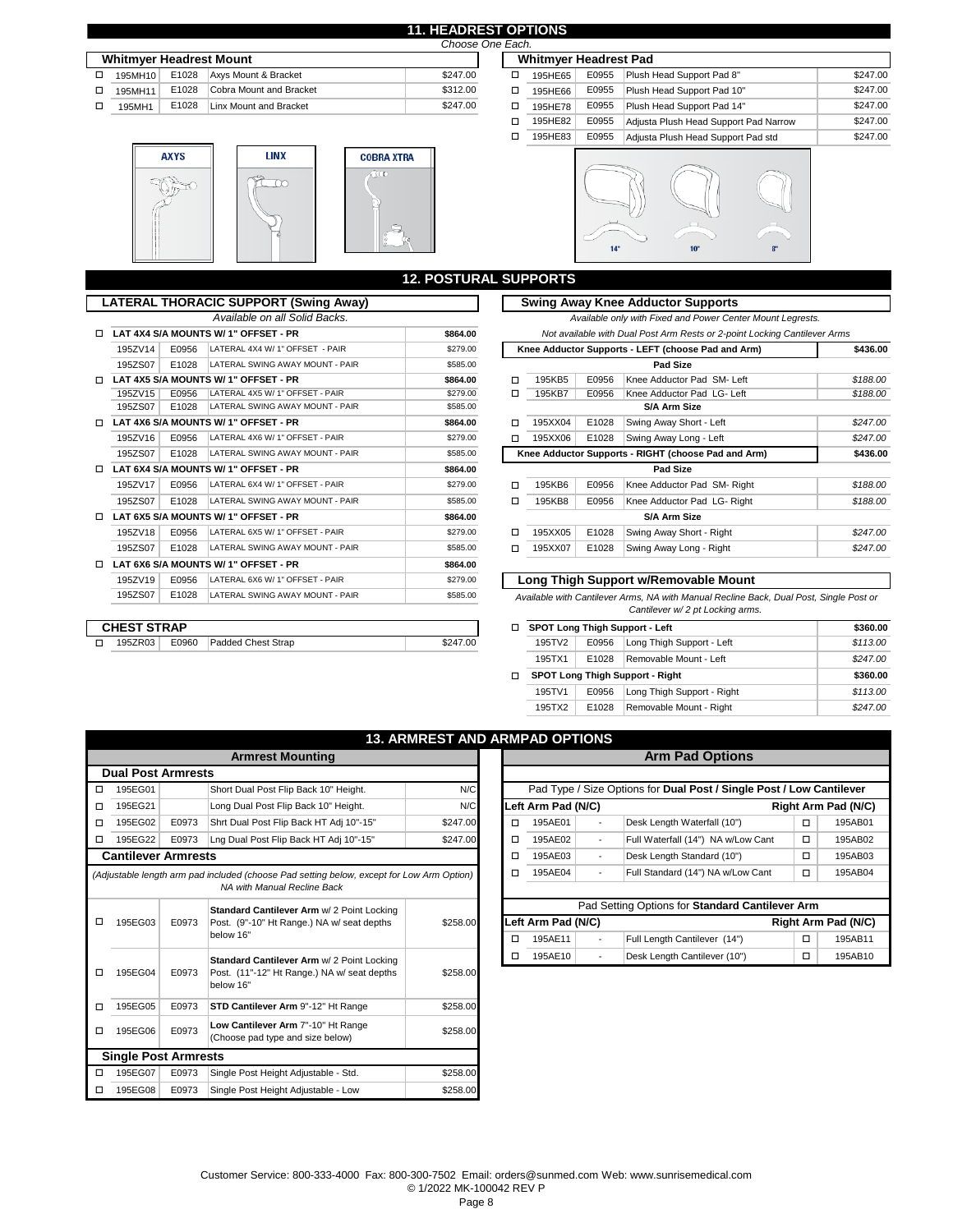| 14. HANGERS AND FO |                                                                                                                                                     |                |                             |             |  |
|--------------------|-----------------------------------------------------------------------------------------------------------------------------------------------------|----------------|-----------------------------|-------------|--|
|                    | <b>Swing-away Hangers</b>                                                                                                                           |                |                             |             |  |
|                    | <b>Non-Powered Swing Away Legrests</b>                                                                                                              |                |                             |             |  |
|                    | Sold as Pairs                                                                                                                                       |                |                             |             |  |
| N/C                | 70° Swing Away (B)                                                                                                                                  |                | 195H2                       | □           |  |
| N/C                | 90° Swing Away (B) (5.5-9")                                                                                                                         |                | 195H6                       | $\Box$      |  |
| \$301.00           | Manual ELR S/A (B) (Avail. with Fixed<br>Centermount, choose below)                                                                                 | E0990          | 195H138                     | □           |  |
|                    | <b>Power Elevating Legrests (2 Actuators)</b>                                                                                                       |                |                             |             |  |
| \$2,565.00         | Swing Away Power ELR w/ Articulation Pair<br>(B footplates)<br>(N/A for 12" or 13" wide)                                                            | E1010          | 195H126                     | $\Box$      |  |
|                    | <b>Swing Away Footplates</b>                                                                                                                        |                |                             |             |  |
| \$236.00           | B - Adult Angle Adjust w/Heel Loop for use with 70°<br>hanger and ELR (Pair)                                                                        |                |                             |             |  |
| \$182.00           | Adult Angle Adjustable Footplate                                                                                                                    | K0040          | 195F282                     |             |  |
| \$54.00            | Heel Loop                                                                                                                                           | E0951          | 195HL10                     |             |  |
| \$236.00           | B - Adult Angle Adjust w/Heel Loop for use with 90°                                                                                                 | hanger (Pair)  |                             | □           |  |
| \$182.00           | Adult Angle Adjustable Footplate                                                                                                                    | K0040          | 195F285                     |             |  |
| \$54.00            | Heel Loop                                                                                                                                           | E0951          | 195HL10                     |             |  |
| \$220.00           | C - Kids Angle Adjust w/Leg Strap for use with 70°                                                                                                  | hanger (Pair)  |                             | $\Box$      |  |
| \$182.00           | Kids Angle Adjustable Footplate                                                                                                                     | K0040          | 195F283                     |             |  |
| \$38.00            | Leg Strap                                                                                                                                           | K0038          | 195LS13                     |             |  |
| \$220.00           |                                                                                                                                                     | □              |                             |             |  |
| \$182.00           | Kids Angle Adjustable Footplate                                                                                                                     | K0040          | 195F286                     |             |  |
| \$38.00            | Leg Strap                                                                                                                                           | K0038          | 195LS13                     |             |  |
| N/C                | 195F279 Omit Footplate and extension tube                                                                                                           |                |                             | $\Box$      |  |
|                    |                                                                                                                                                     |                | <b>Omit Hangers.</b>        |             |  |
| N/C                | <b>Omit Hangers</b>                                                                                                                                 |                | 195H144                     | $\Box$      |  |
|                    | Hanger Extensions. (See range listed in matrix below)                                                                                               |                |                             |             |  |
|                    | NOTE: Not all extension tube will be available; depending on the seat height, some<br>extension tube options may not offer enough ground clearance. |                |                             |             |  |
| \$59.00            | <b>High Mount Hanger</b>                                                                                                                            | K0037          | 195E16                      | □           |  |
| N/C                | Short                                                                                                                                               |                | 195E1                       | $\Box$      |  |
| N/C                | <b>Medium</b>                                                                                                                                       |                | 195E2                       | $\Box$      |  |
| N/C                | Long                                                                                                                                                |                | 195E5                       | □           |  |
|                    |                                                                                                                                                     |                |                             |             |  |
|                    |                                                                                                                                                     |                | <b>Footrest Accessories</b> |             |  |
| \$54.00            | Toe Loop (Pair) Only avail on (opt B).                                                                                                              | E0952<br>K0038 | 1955A01<br>195LS14          | □<br>$\Box$ |  |
| \$38.00            | Extra Leg Strap                                                                                                                                     |                |                             |             |  |

## **0TRESTS**

## **Swing-away Hangers Centermount Legrests**

**Non-Powered Center Mount Legrests ixed Center Mount Legrests (includes footplate)** 

 *Plus options below*

| 19511134 | $\overline{\phantom{a}}$ | <b>Fixed Center Mount Short</b> | N/C |
|----------|--------------------------|---------------------------------|-----|
| 195H135  | $\overline{\phantom{a}}$ | <b>Fixed Center Mount Long</b>  | N/C |

|                                                                                   |         |       | Angle Adjustable Center Mount Legrests                                                                                                                                        |            |
|-----------------------------------------------------------------------------------|---------|-------|-------------------------------------------------------------------------------------------------------------------------------------------------------------------------------|------------|
| п<br>п<br>п<br>п                                                                  | 195H104 |       | Angle adjustable Center Mount Medium<br>3" - 11.25" Choose Footplate (I or J)<br>infinite and Independent leg length and angle<br>adjustable                                  | \$338.00   |
|                                                                                   | 195H108 |       | Angle adjustable Center Mount Long<br>3" - 13.25" Choose Footplate (I or J)<br>infinite and Independent leg length and angle<br>adjustable                                    | \$338.00   |
|                                                                                   |         |       | <b>Power Centermount (2 Actuators)</b>                                                                                                                                        |            |
|                                                                                   | 195H127 | K0108 | Power Centermount ELR w/7.5" Power<br>Articulation (F) Centermount footplates w/<br>programming options below                                                                 | \$2.621.00 |
|                                                                                   |         |       |                                                                                                                                                                               |            |
| <b>Power Centermount Footplate Extension Option</b><br>(For Thru-Drive Operation) |         |       |                                                                                                                                                                               |            |
|                                                                                   | 195IE01 | K0108 | <b>Enable</b> 7.5" Powered footplate extension for<br>transfer assist. (Electronics programmed to<br>allow footplates to be extended with or<br>without legrest being raised) | \$1,412.00 |
| п                                                                                 | 1951E02 |       | <b>Disable</b> Footplate extension for transfers.<br>(Electronics programmed to <b>ONLY</b> extend<br>footplates when legs are raised.)                                       | N/C        |

| <b>Centermount Footplates</b> |                                                |                                                                                              |          |
|-------------------------------|------------------------------------------------|----------------------------------------------------------------------------------------------|----------|
|                               |                                                | F - Centermount Dual Footplate (Pair) (Individually<br>Height (3"-19") and Angle Adjustable) | \$192.00 |
| 195F315                       | K0040                                          | <b>CMT Angle Adjustable Footplates</b>                                                       | \$192.00 |
| 195HL14                       | E0951                                          | Padded and Adjustable Heel Block                                                             | N/C      |
|                               | I - Angle adj Centermount Footplate pair Small | \$182.00                                                                                     |          |
| 195F125                       | K0040                                          | Small Angle Adjustable Footplates<br>$5.75'' \times 6''$                                     | \$182.00 |
|                               |                                                | J - Angle adj Centermount Footplate pair Large                                               | \$182.00 |
| 195F126                       | K0040                                          | Large Angle Adjustable Footplates<br>$.575'' \times 10''$                                    | \$182.00 |

|                          | Lower Leg Length Matrix<br>(measured seat pan to the top of the footplate surface)<br><b>High Mount</b><br>Short<br>Medium<br>Standard<br>Long |            |                                             |               |             |  |                  |   |  |  |
|--------------------------|------------------------------------------------------------------------------------------------------------------------------------------------|------------|---------------------------------------------|---------------|-------------|--|------------------|---|--|--|
| <b>Hanger Type</b>       |                                                                                                                                                |            |                                             |               |             |  | в                | F |  |  |
| 70° Swing Away           |                                                                                                                                                | $7" - 14"$ | $13.5" - 16"$                               | $16" - 18.5"$ | 18"-20.5"   |  | X                |   |  |  |
| 90° Swing Away           |                                                                                                                                                |            | 5.5-9" Footplate mounts to front of hanger. |               |             |  | X                |   |  |  |
| <b>Manual ELR S/A</b>    |                                                                                                                                                |            | $12.5" - 17"$                               | $14.5" - 19"$ | $17" - 21"$ |  | X                |   |  |  |
| Power ELR S/A            |                                                                                                                                                |            | $12" - 14"$                                 | $14" - 17"$   | 16.5"-19"   |  | X                |   |  |  |
| <b>Fixed Centermount</b> |                                                                                                                                                |            | 12.5"-15.5"                                 |               | 14.5"-19.5" |  | Single Footplate |   |  |  |
| Angle Adj Centermount    |                                                                                                                                                |            |                                             | $3" - 13"$    | $3" - 15"$  |  |                  |   |  |  |
| <b>Power Centermount</b> | $3" - 19"$                                                                                                                                     |            |                                             |               |             |  |                  | X |  |  |

| <b>15. ACCESSORIES</b> |  |  |
|------------------------|--|--|
|                        |  |  |

| <b>Wheelchair Tray Table</b> |       |                                   |          | <b>Positioning Belt</b> |  |         |      |
|------------------------------|-------|-----------------------------------|----------|-------------------------|--|---------|------|
| 1957A01                      | E0950 | TRAY TABLE SM TUFFAK 12"-14" PWR  | \$247.00 |                         |  | 195EJ01 |      |
| 1957A02                      | E0950 | TRAY TABLE MED TUFFAK 15"-17" PWR | \$247.00 |                         |  | 195EJ02 | E097 |
| 1957A03                      | E0950 | TRAY TABLE LRG TUFFAK 18"-20" PWR | \$247.00 |                         |  | 195EJ03 | E097 |
| <b>Backpack</b>              |       |                                   |          |                         |  |         |      |

| 95A' | 1.111.1<br>Jtılıtv<br><b>BIACK</b> |  |
|------|------------------------------------|--|
|      |                                    |  |

| <b>Accessories</b> |                                   |          |   |         | Only one accessory can be mounted at a time. |                       |
|--------------------|-----------------------------------|----------|---|---------|----------------------------------------------|-----------------------|
| 1958A09            | Ram Phone Mount on Round JS tube  | \$54.00  | □ | 195A603 | E2207                                        | Cane/Crutch Holder    |
| 1958A10            | Ram Tablet Mount on Round JS tube | \$215.00 | □ | 195A604 | E2208                                        | O <sub>2</sub> holder |
| 1958A11            | Ram Cup holder                    | \$54.00  |   | 195A605 | K0108                                        | Walker holder         |
| 1958A12            | Switch-It Remote Stop Switch      | \$961.00 |   |         |                                              |                       |

| <b>Positioning Belt</b> |         |       |                                |         |
|-------------------------|---------|-------|--------------------------------|---------|
|                         | 195EJ01 |       | Auto Style Buckle              | N/C     |
|                         | 195EJ02 | E0978 | Belt 2" Aircraft Buckle        | \$43.00 |
|                         | 195EJ03 | F0978 | Belt 2" Aircraft Buckle Padded | \$75.00 |

|           |                                   |          |   | <b>Mounting Accessories</b> |       |                                              |          |
|-----------|-----------------------------------|----------|---|-----------------------------|-------|----------------------------------------------|----------|
| cessories |                                   |          |   |                             |       | Only one accessory can be mounted at a time. |          |
| 1958A09   | Ram Phone Mount on Round JS tube  | \$54.00  | □ | 195A603                     | E2207 | Cane/Crutch Holder                           | \$279.00 |
| 1958A10   | Ram Tablet Mount on Round JS tube | \$215.00 |   | 195A604                     | E2208 | <b>O2</b> holder                             | \$279.00 |
| 1958A11   | Ram Cup holder                    | \$54.00  |   | 195A605                     | K0108 | Walker holder                                | \$279.00 |
|           |                                   |          |   |                             |       |                                              |          |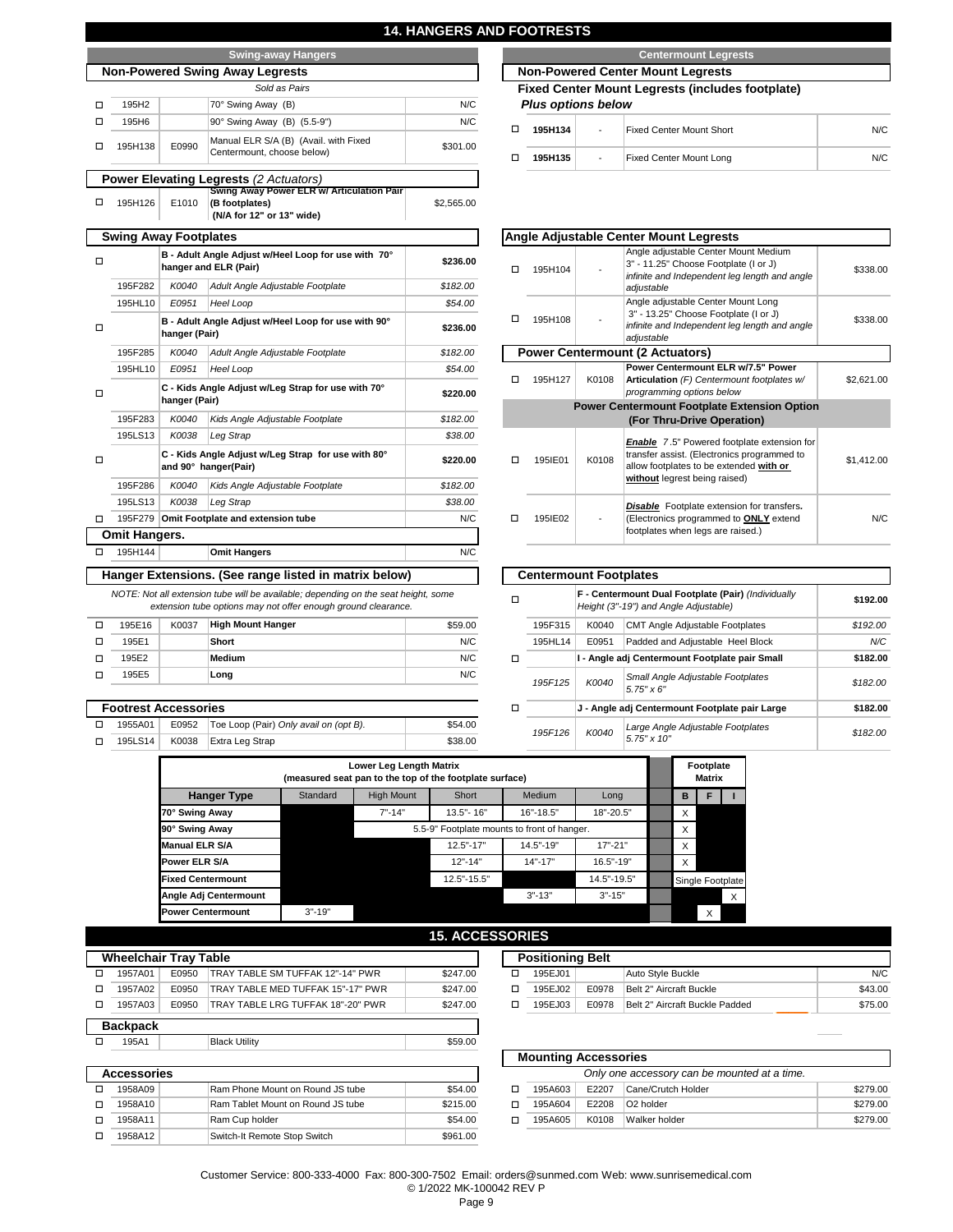

# *JAY ® Signature Series Backrest and Accessories*

*Note: Not all sizes and configurations shown below, for full offering visit www.sunrisemedical.com*